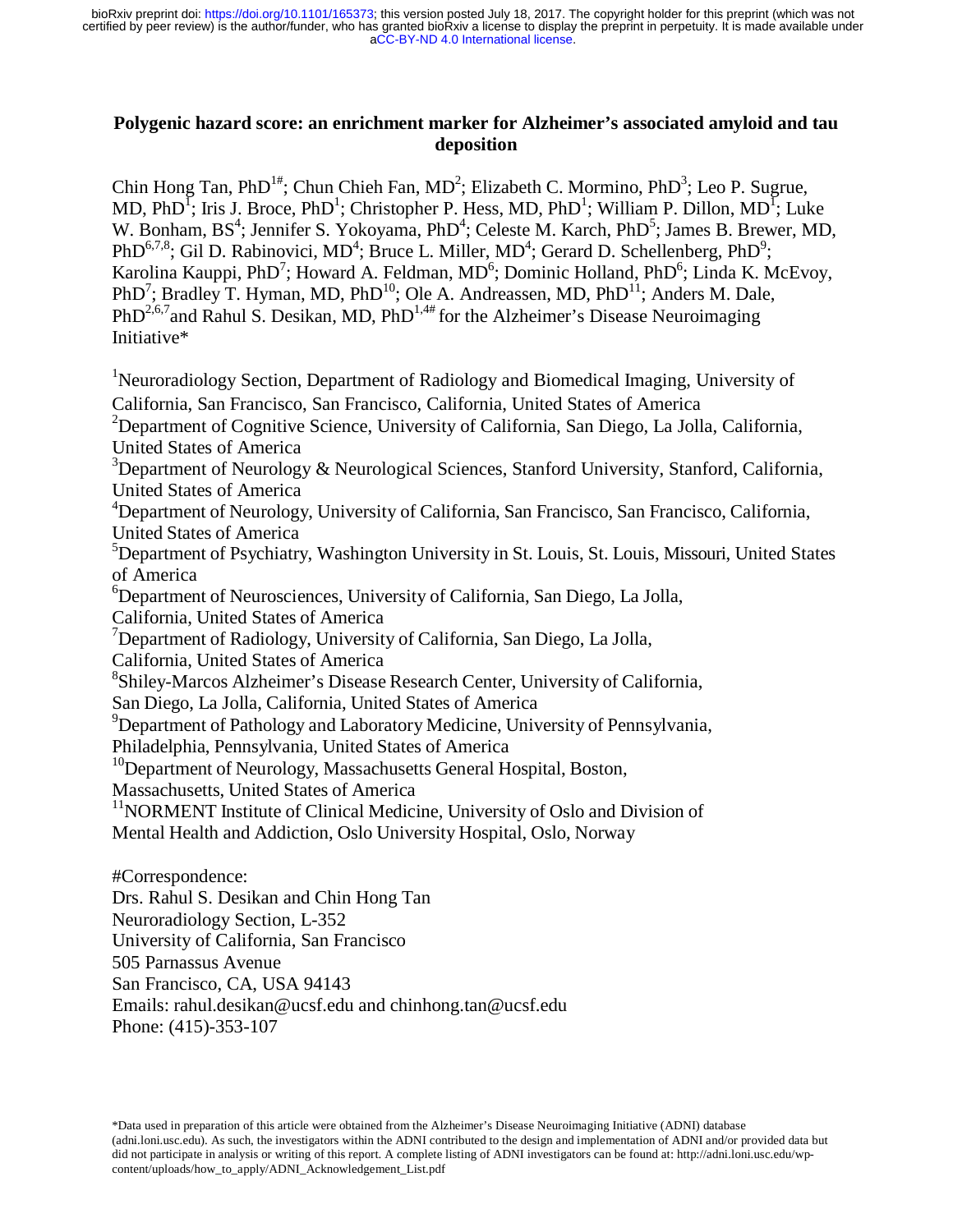## **ABSTRACT**

# **Background**

There is an urgent need for the early identification of nondemented individuals at the highest risk of progressing to Alzheimer's disease (AD) dementia for early therapeutic interventions. Our goal was to evaluate whether a recently validated polygenic hazard score (PHS) can be integrated with known *in vivo* CSF or PET biomarkers of amyloid or tau pathology to prospectively predict cognitive decline and clinical progression to AD dementia in nondemented older individuals.

## **Methods**

We evaluated 347 cognitive normal (CN) and 599 mild cognitively impaired (MCI) individuals. We first investigated whether PHS can predict CSF or PET amyloid and tau deposition. We evaluated differences in positive and negative predictive values of biomarker status, as a function of PHS risk. Next, we used linear mixed-effects (LME) to examine if PHS and biomarker status in conjunction, best predict longitudinal cognitive and clinical progression. Lastly, we used survival analysis to investigate whether a combination of PHS and biomarker positivity predicts progression to AD dementia better than using PHS or biomarker positivity alone.

## **Findings**

In CN and MCI individuals, we found that amyloid and total tau positivity systematically varies as a function of PHS. For individuals in greater than the  $50<sup>th</sup>$  percentile PHS, the positive predictive value for amyloid approached 100%. Similarly, for individuals in less than the  $25<sup>th</sup>$ percentile PHS, the negative predictive value for total tau approached 85%. Beyond *APOE*, high PHS individuals with amyloid and tau pathology showed the fastest rate of longitudinal cognitive decline and time to AD dementia progression. Among the CN subgroup, we similarly found that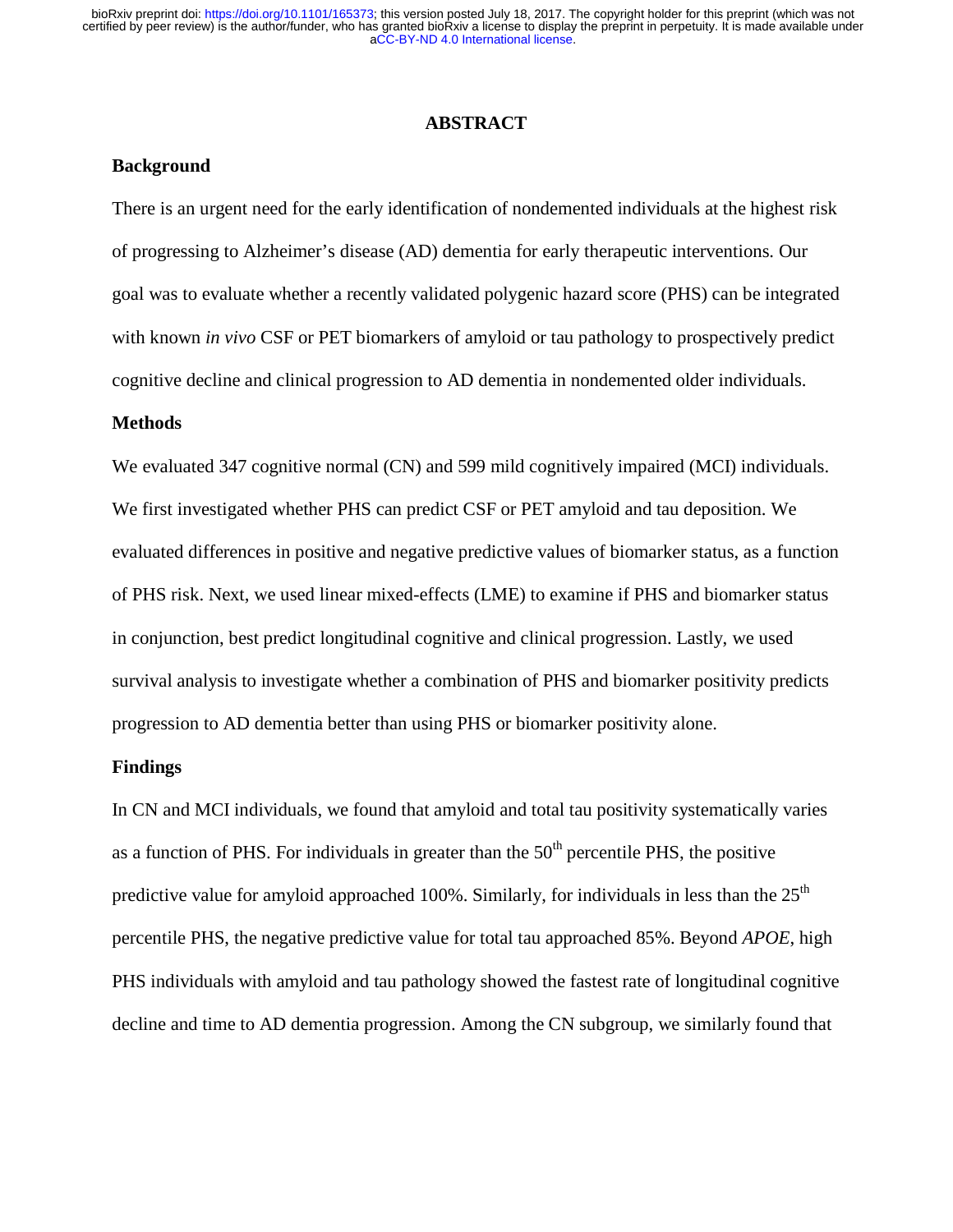PHS was strongly associated with amyloid positivity and the combination of PHS and biomarker status significantly predicted longitudinal clinical progression.

# **Interpretation**

Among asymptomatic and mildly symptomatic older individuals, PHS considerably improves the

predictive value of CSF or PET amyloid and tau biomarkers. Beyond *APOE*, PHS may be useful

for risk stratification and cohort enrichment for MCI and preclinical AD therapeutic trials.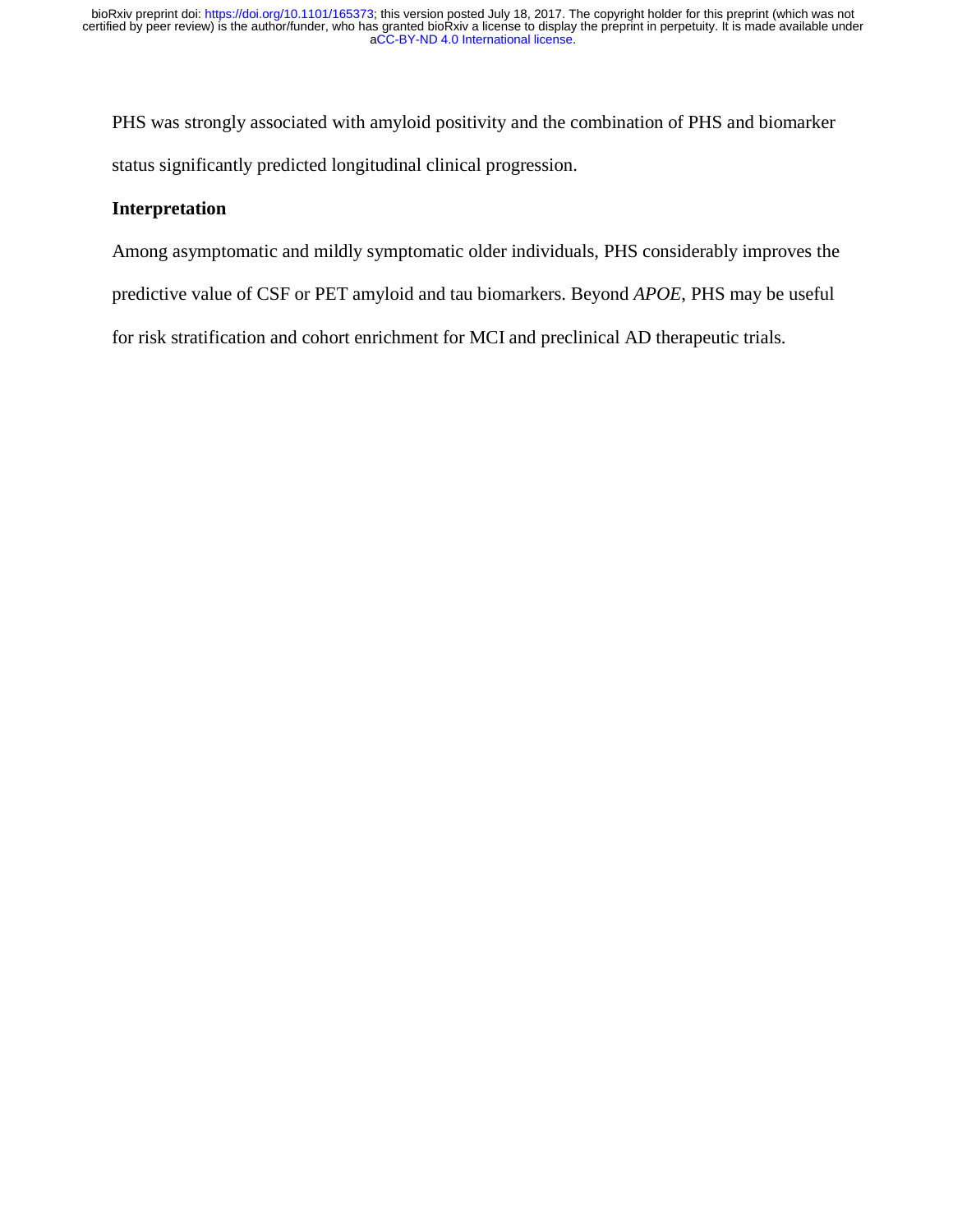# **INTRODUCTION**

 Accumulating genetic, molecular, biomarker and clinical evidence indicates that the pathobiological changes underlying late-onset Alzheimer's disease (AD) occur 20-30 years before the onset of clinical symptoms<sup>1,2</sup>. AD associated pathology may follow a temporal sequence whereby β-amyloid dysmetabolism (i.e. assessed *in vivo* as reductions in CSF levels of  $A\beta_{1-42}$  or increase in PET <sup>18</sup>F-AV-45) precedes tau accumulation (i.e. assessed *in vivo* as elevations in CSF total tau) and neurodegeneration<sup>3</sup>. Given the large societal and clinical impact associated with AD dementia, there is an urgent need to identify and therapeutically target nondemented older individuals with amyloid or tau pathology who may be at greatest risk of progressing to dementia.

A large body of work has shown that genetic risk factors such as the ε<sup>4</sup> allele of *apolipoprotein E* (*APOE*) modulate amyloid pathology and shift clinical AD dementia onset to an earlier age<sup>4</sup>. Beyond *APOE* ε4, numerous single nucleotide polymorphisms (SNPs) have now been shown to be associated with small increases in AD dementia risk<sup>5</sup>. Based on a combination of *APOE* and 31 other genetic variants, we have developed and validated a 'polygenic hazard score' (PHS) for quantifying AD dementia age of onset.<sup>6</sup> Importantly, PHS was associated with *in vivo* biomarkers of AD pathology such as reduced CSF  $\mathbf{A}\beta_{1-42}$  (indicating elevated intracranial amyloid plaques) and elevated CSF total tau (indicating elevated intracranial neurofibrillary tangles). Using a large prospective clinical cohort, we have recently shown that PHS predicts time to AD dementia and longitudinal, multi-domain cognitive decline in cognitively normal  $(CN)$  individuals and in patients with mild cognitive impairment  $(MCI)^7$ .

However, the value of combining PHS with *in vivo* biomarkers of AD pathology to predict cognitive and clinical progression among nondemented older individuals remains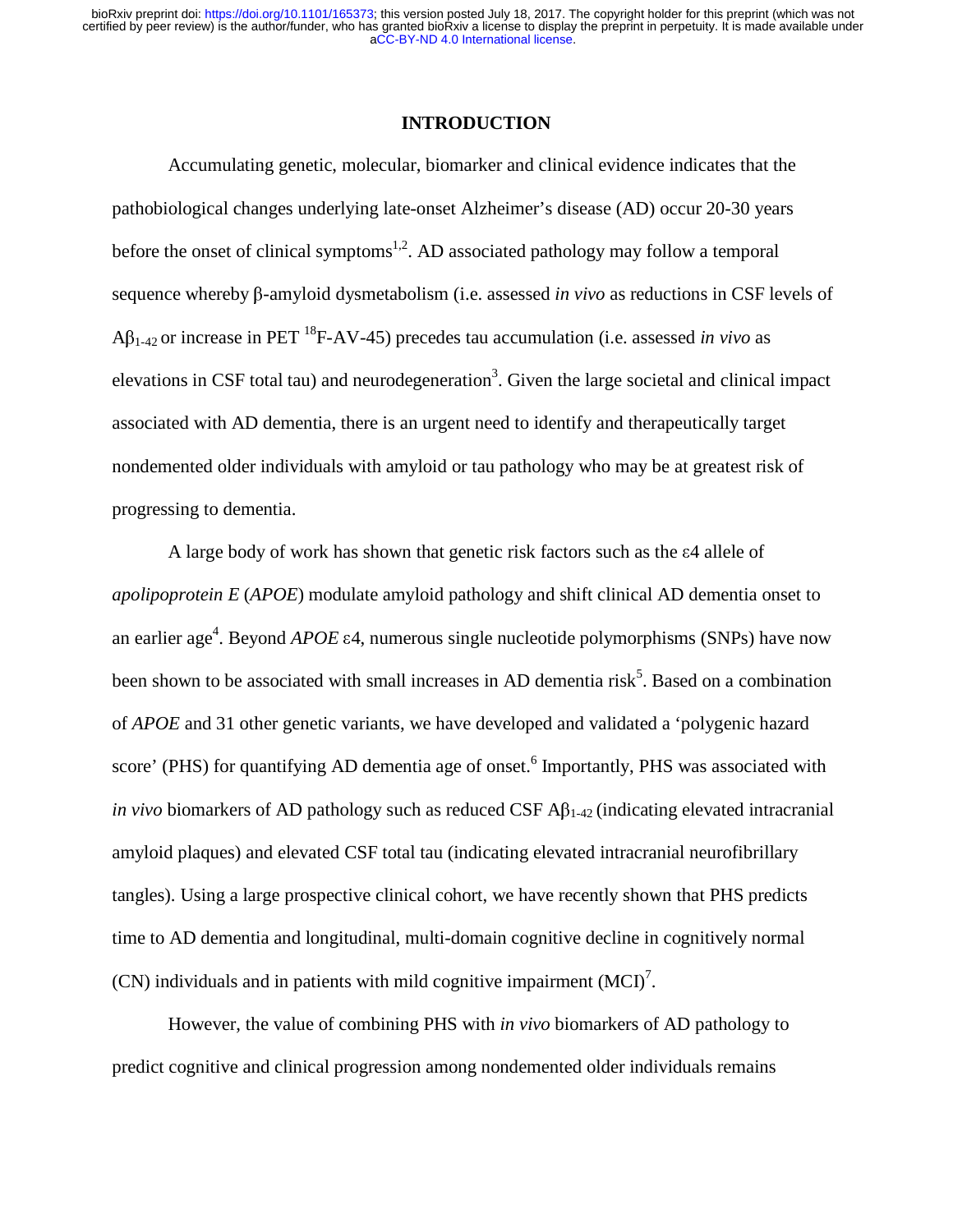unknown. Here, among MCI and CN individuals, we evaluated whether PHS can be useful as a marker for enriching and stratifying Alzheimer's associated amyloid and tau pathology.

# **METHODS**

## *Participants and clinical characterization*

We evaluated individuals with longitudinal genetic, clinical, neuropsychological, PET and CSF measurements from the Alzheimer's Disease Neuroimaging Initiative 1, GO, and 2 (ADNI1, ADNI-GO, and ADNI2). Data used in the preparation of this article were obtained from the Alzheimer's Disease Neuroimaging Initiative (ADNI) database (adni.loni.usc.edu). The ADNI was launched in 2003 as a public-private partnership, led by Principal Investigator Michael W. Weiner, MD. The primary goal of ADNI has been to test whether serial magnetic resonance imaging (MRI), positron emission tomography (PET), other biological markers, and clinical and neuropsychological assessment can be combined to measure the progression of mild cognitive impairment (MCI) and early Alzheimer's disease (AD). We restricted analyses to CN individuals  $(n = 347)$  and patients diagnosed with MCI,  $(n = 599)$  who had both genetics and CSF or PET biomarkers (CSF A $\beta_{1-42}$ , CSF total tau, or PET <sup>18</sup>F-AV45) data. We used previously established thresholds of <192 pg/ml, >23 pg/ml<sup>8</sup> and >1.1<sup>9</sup> to indicate 'positivity' for CSF A $\beta_{1-42}$ , CSF total tau and PET  $^{18}$ F-AV-45, respectively. We classified individuals as amyloid 'positive' if they reached either CSF  $\mathbf{A}\beta_{1-42}$  or PET <sup>18</sup>F-AV45 threshold for positivity, given that PET and CSF amyloid biomarkers provide highly correlated measurements of intracranial amyloid deposition<sup>10</sup>. Cohort demographics are summarized in Table 1.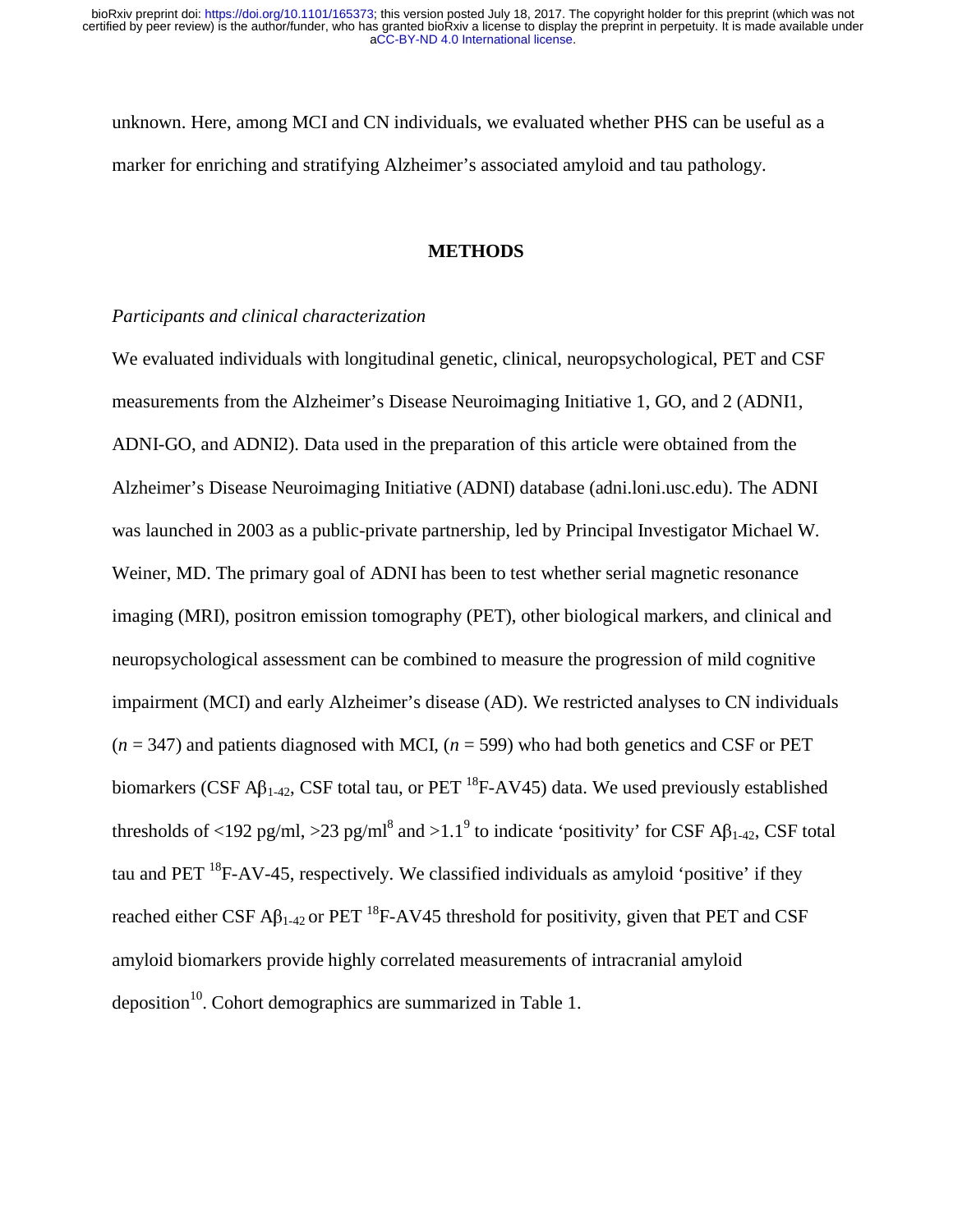# *Polygenic hazard score (PHS)*

For each CN and MCI participant in this study, we calculated their individual PHS, as previously described<sup>6</sup>. In brief, AD associated SNPs (at  $p < 10^{-5}$ ) were first identified using genotype data from 17,008 AD cases and 37,154 controls from Stage 1 of the International Genomics of Alzheimer's Disease Project. Next, these AD associated SNPs (final total of 31 SNPs) were selected based on stepwise procedures of Cox proportional hazards models using genotype data from 6,409 AD patients and 9,386 older controls from Phase 1 of the Alzheimer's Disease Genetics Consortium (ADGC Phase 1), providing a polygenic hazard score (PHS) for each participant. Finally, by combining US population based incidence rates, and genotype-derived PHS for each individual, estimates of instantaneous risk for developing AD, based on genotype and age, were derived. In this study, the PHS computed for every CN and MCI participant represents the vector product of an individual's genotype for the 31 SNPs and the corresponding parameter estimates from the ADGC Phase 1 Cox proportional hazard model.

## *Statistical analysis*

Using logistic regression, we first evaluated the relationship between PHS and baseline amyloid and total tau positivity (binarized as positive or negative) in CN and MCI individuals. In these analyses, we controlled for age at baseline, sex, education, and *APOE* <sup>ε</sup>4 status (binarized as having at least one copy of the ε4 allele versus none). We further ascertained the 'enrichment' in amyloid and tau positive predictive value (PPV), and negative predictive value (NPV) for clinical progression to AD dementia, as a function of PHS percentiles.

Next, we used linear mixed-effects (LME) models in CN and MCI individuals to investigate whether a statistical interaction between PHS and amyloid or total tau status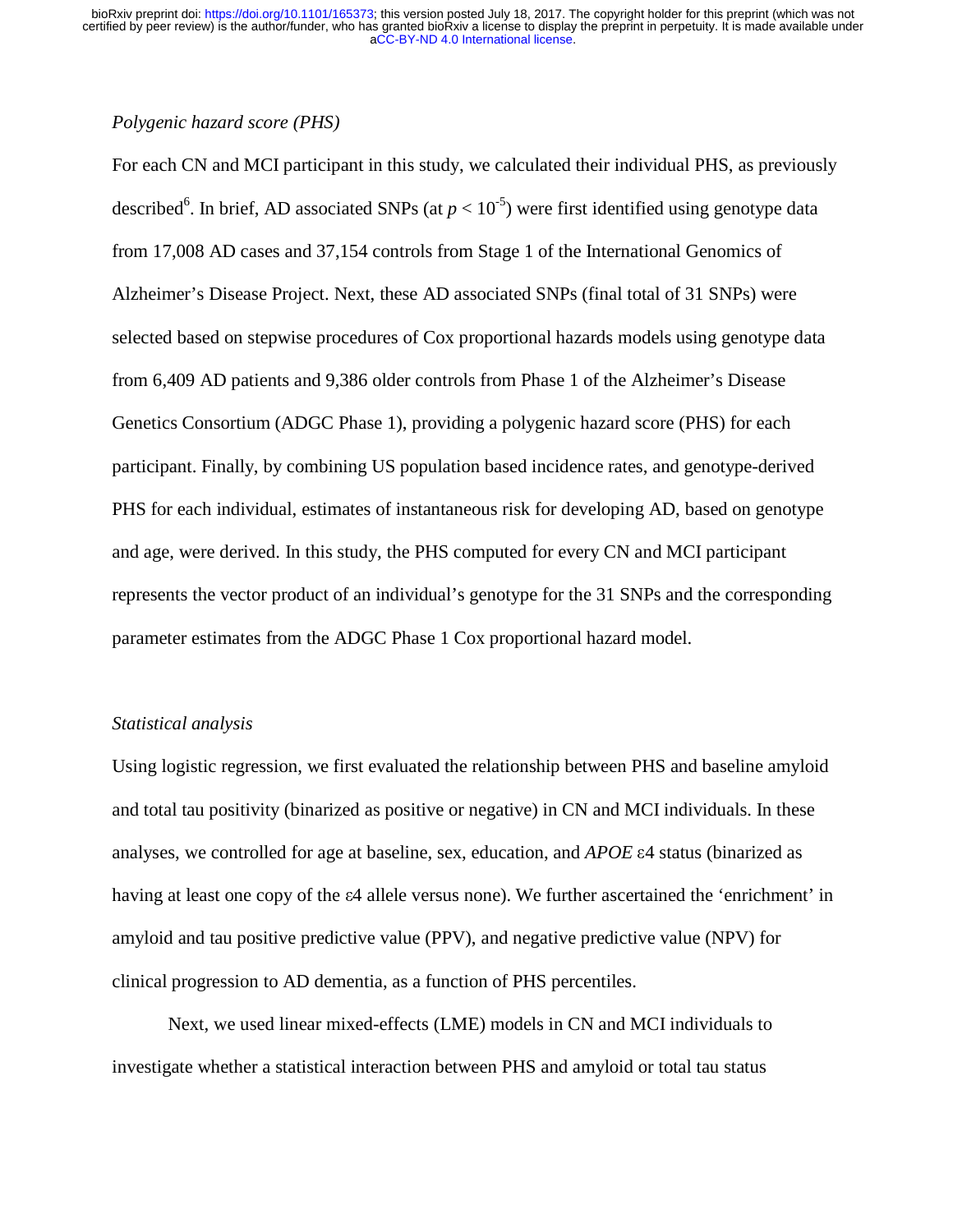significantly predicted longitudinal cognitive decline and clinical progression (mean follow-up time  $= 2.36$  years,  $SD = 1.99$  years). We conducted LME models separately for amyloid and total tau. We defined cognitive decline using change scores in 2 domains, namely executive function and memory, based on composite scores developed using the ADNI neuropsychological battery and validated using confirmatory factor analysis $11$ . We defined clinical progression using change scores in Cognitive Dementia Rating - Sum of Boxes (CDR-SB). We examined the main and interactive effects of PHS and biomarker positivity on cognitive decline and clinical progression rate while controlling for age, sex, education, *APOE* <sup>ε</sup>4 status, using the following LME model:

$$
\Delta c = \beta_0 + \beta_1 PHS \times \Delta t + \beta_2 \text{biomarker\_status} \times \Delta t + \beta_3 PHS \times \text{biomarker\_status} +
$$
  

$$
\beta_4 PHS \times \text{biomarker\_status} \times \Delta t + \text{covariates} \times \Delta t + (1 \text{subject}) + \epsilon
$$

Here,  $\Delta c =$  cognitive decline (executive function or memory) or clinical progression (CDR-SB) rate, ∆t = change in time from baseline visit (years), biomarker\_status = positive or negative for amyloid or total tau, and (1|subject) specifies the random intercept. We centered and scaled the continuous predictors (PHS and time) and covariates (age at baseline and education) prior to analysis. We were specifically interested in PHS  $\times$  biomarker status  $\times \Delta t$ , whereby a significant interaction indicates differences in rates of decline, as a function of differences in PHS and biomarker status. We then examined the simple main effects by comparing slopes of cognitive decline and clinical progression over time for individuals who were biomarker positive or negative, and with either high  $\langle \sim 84$  percentile) or low PHS ( $\sim 16$  percentile). We defined high and low PHS by 1 standard deviation above or below the mean of PHS respectively<sup>7</sup>. To assess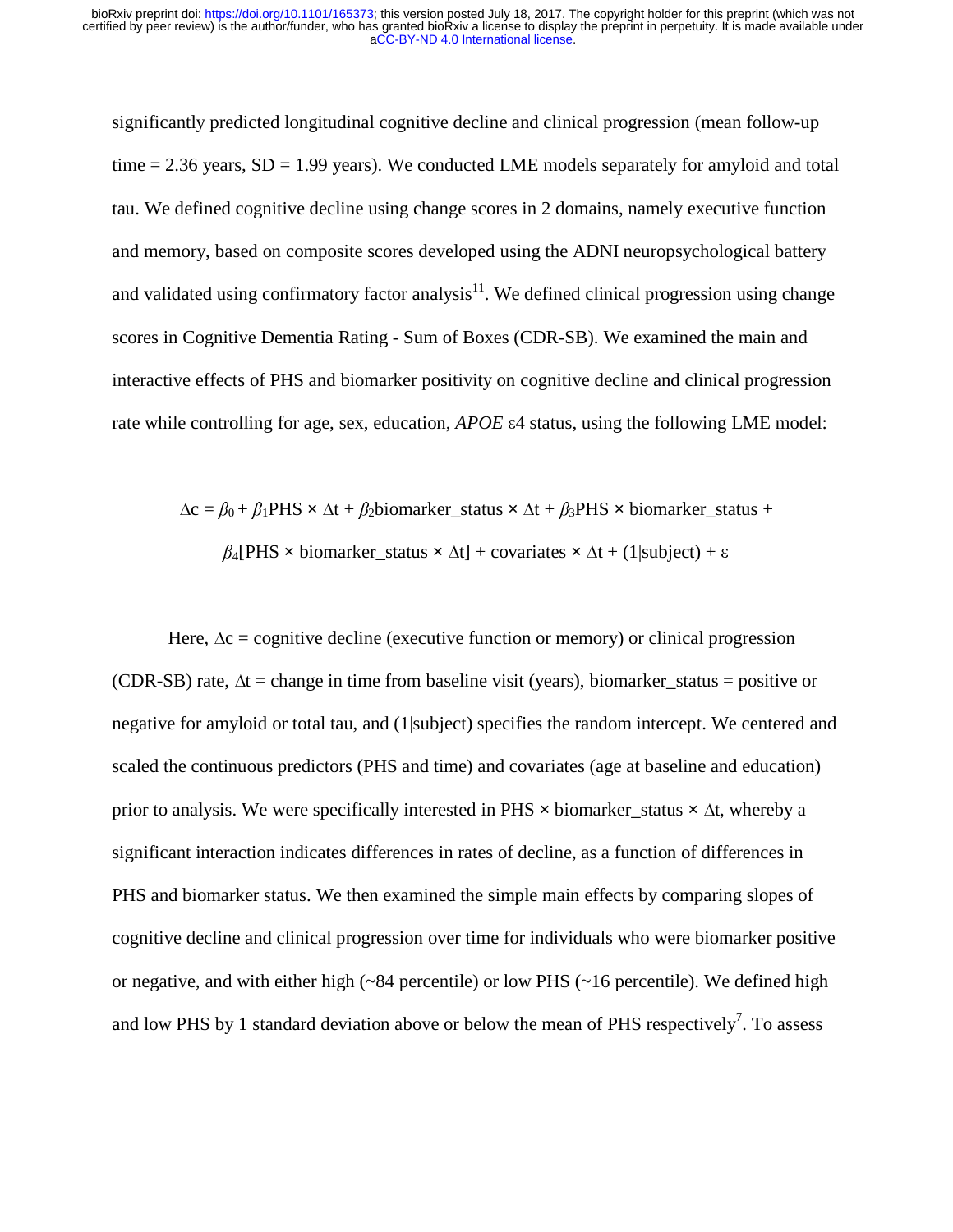the added utility of PHS in predicting cognitive and clinical decline, we further compared the LME models with reduced LME models without PHS using likelihood ratio tests.

Using a survival analysis framework, we next investigated the value of combining PHS with amyloid and total tau biomarkers status to predict time to AD dementia progression. Specifically, we examined the effects of 1) PHS, 2) PHS in individuals who were amyloid positive, and 3) PHS in individuals who were amyloid and total tau positive, on time to AD dementia progression using a Cox proportional hazards model. Age of AD dementia onset was used as the time to event. 'Ties' were resolved using the Breslow method. We co-varied for the effects of sex, education, *APOE* <sup>ε</sup>4 status, age at baseline, and also age at baseline stratified into quintiles to adjust for violations of Cox proportional hazards assumptions by baseline age. We restricted survival analyses, which involves AD dementia censoring, as well as the PPV/NPV analyses (see above) to the combined CN and MCI groups only as the CN individuals had low conversion rates during the observation period  $(< 5\%$ ).

Finally, building on our prior work<sup>6</sup>, we assessed whether amyloid and tau status could inform PHS-predicted annualized incidence rate of AD age of onset. We examined the influence of amyloid status, total tau status, and both in combination on the PHS-derived annualized incidence rate of AD dementia age of onset, based on previously established AD incidence estimates from the United States population $12$ .

#### **RESULTS**

#### *PHS enriches AD predictive value of amyloid and tau deposition*

Within the combined MCI and CN cohort, we found that PHS predicted amyloid (Odds ratio (OR) = 2.31, 95% Confidence Interval (CI) =  $1.55 - 3.49$ ,  $p = 5.50 \times 10^{-5}$ ) and total tau (OR)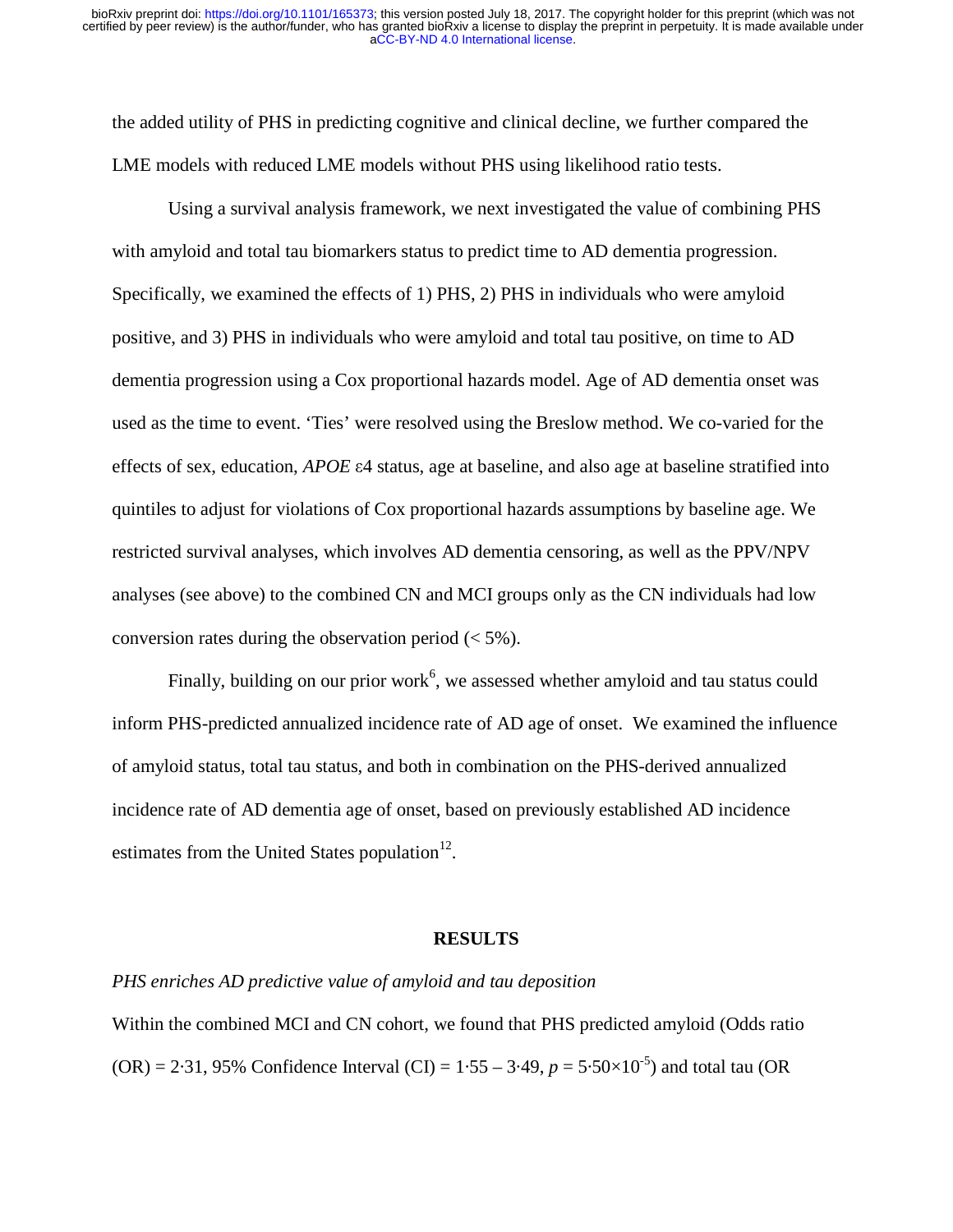$=1.87, 95\% \text{ CI} = 1.31 - 2.68$ ,  $p = 6.53 \times 10^{-4}$ ) positivity. As illustrated in Figure 1, we found that the proportion of individuals who were amyloid or total tau positive increased systematically as a function of higher PHS. For example, approximately  $60\%$  of individuals in the  $75<sup>th</sup>$  PHS percentile would be classified as amyloid positive whereas less than 40% of individuals in the 25<sup>th</sup> PHS percentile would be amyloid positive. In subgroup analyses involving only CN individuals, PHS predicted amyloid (OR =  $2.44$ , 95% CI =  $1.13 - 5.55$ ,  $p = 0.028$ ) but not total tau (OR =1.53, 95% CI =  $0.71 - 3.35$ ,  $p = 0.28$ ) positivity. Within MCI individuals only, PHS predicted amyloid (OR = 1.96, 95% CI =  $1.17 - 3.33$ ,  $p = 1.12 \times 10^{-2}$ ) and total tau (OR = 2.24, 95% CI = 1·12 - 4·59,  $p = 2.46 \times 10^{-2}$ ) positivity.

Similarly, within the combined MCI and CN cohort, we found that PPV of amyloid and total tau increased systematically as a function of higher PHS percentiles (Figure 2a). For instance, the PPV for amyloid positivity approaches 100% amongst individuals with  $\geq$ 50th percentile PHS but for individuals in  $\leq 25^{th}$  percentile PHS, amyloid PPV is approximately 75%. Based on a 1000 bootstrap of 50 random samples, PPV for all individuals was higher for amyloid compared to total tau (Welch t-test,  $t(1339.1) = 137.92$ ,  $p \le 2 \times 10^{-16}$ ). In contrast, we found that NPV was highest in individuals with low PHS percentiles, especially for total tau (Figure 2b). For amyloid and total tau, we note that the maximum absolute value PPV (approximately 98%) as a function of PHS was higher than the maximum absolute NPV (approximately 85%) as a function of PHS.

#### *PHS enriches amyloid and tau associated prediction of clinical and cognitive decline*

Using LME analyses within the combined MCI and CN cohort, we investigated the role of PHS in conjunction with amyloid and total tau positivity in predicting cognitive decline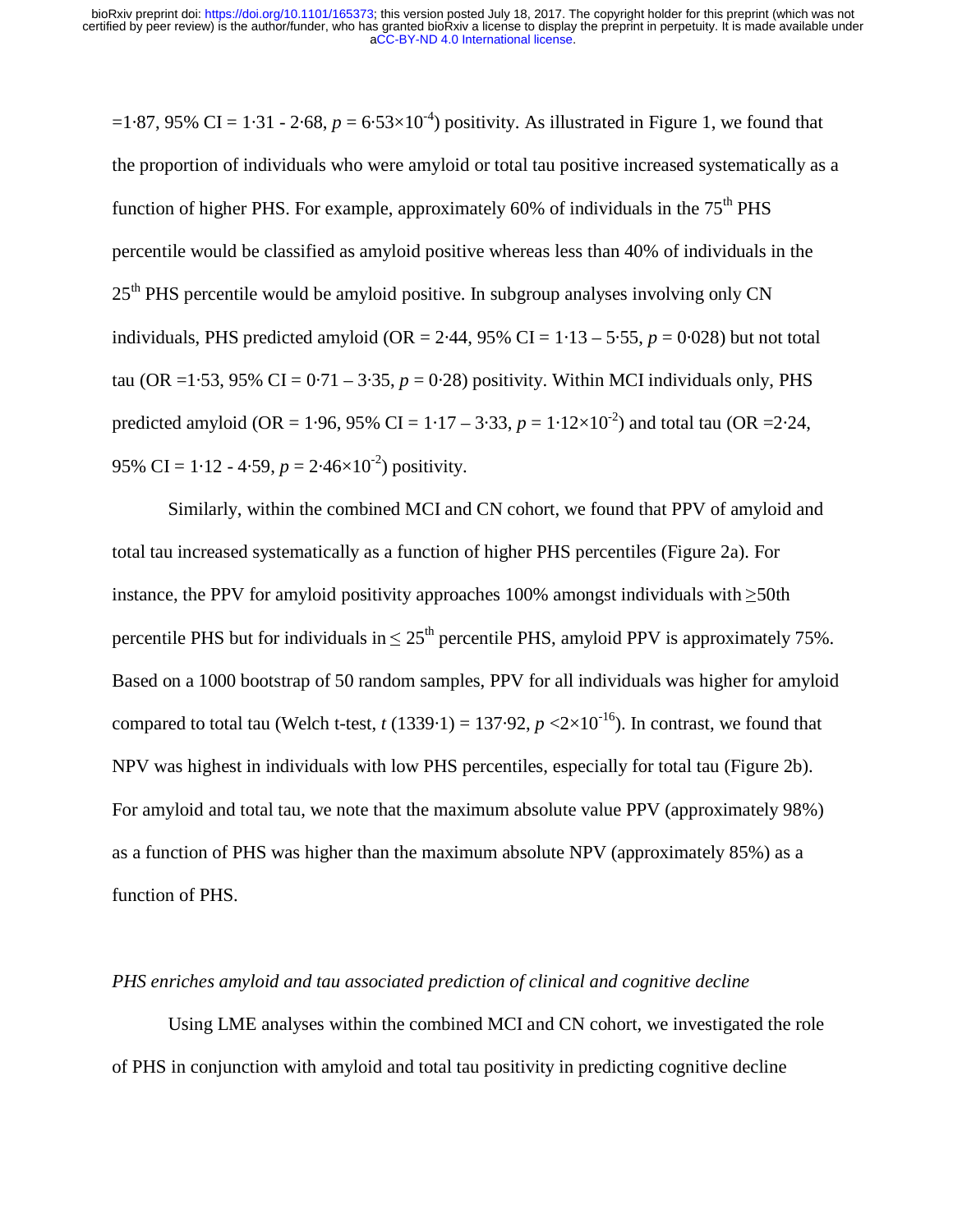(executive function and memory) and clinical progression (i.e. increase in CDR-SB), and found that the 3-way interactions (PHS **×** biomarker\_status **×** ∆t) were statistically significant for amyloid in executive function ( $\beta = -0.14$ ,  $SE = 0.02$ ,  $p = 1.01 \times 10^{-13}$ ), memory ( $\beta = -0.05$ ,  $SE =$ 0·02,  $p = 1.87 \times 10^{-3}$ ), CDR-SB: β = 0·55, SE = 0·06,  $p < 2 \times 10^{-16}$ ), and for total tau in executive function ( $\beta$  = -0·10, SE = 0·02, *p* = 1·39×10<sup>-9</sup>), memory ( $\beta$  = -0·05, SE = 0.02, *p* = 1·24×10<sup>-3</sup>), and CDR-SB ( $\beta = 0.40$ , SE = 0.06,  $p = 2.35 \times 10^{-12}$ ). We conducted simple slopes analyses and found that individuals who had high PHS (~84 percentile) and tested positive for amyloid experienced the fastest rate of cognitive decline (executive function:  $\beta = -0.43$ ,  $SE = 0.04$ ,  $p < 2 \times 10^{-16}$ ; memory:  $\beta = -0.37$ ,  $SE = 0.03$ ,  $p < 2 \times 10^{-16}$ ) and clinical progression (CDR-SB:  $\beta = 1.72$ ,  $SE =$ 0.12,  $p \ll 2 \times 10^{-16}$ ). Similarly, individuals with high PHS and positive for total tau also experienced the fastest rate cognitive and clinical decline (executive function:  $\beta = -0.46$ , SE = 0.04,  $p < 2 \times 10^{-16}$ ; memory:  $\beta = -0.38$ ,  $SE = 0.03$ ,  $p < 2 \times 10^{-16}$ ; CDR-SB:  $\beta = 1.86$ ,  $SE = 0.13$ ,  $p <$  $2\times10^{-16}$  (Supplementary Table 1, Figure 3).

In addition, using likelihood ratio tests, we found that these full LME models resulted in a better fit than a reduced, non-PHS model with only amyloid status (executive function:  $\chi^2(4) =$  $76.3, p = 1.07 \times 10^{-15}$ ; memory:  $\chi^2(4) = 34.3, p = 6.45 \times 10^{-7}$ ; CDR-SB:  $\chi^2(1) = 143.71, p < 2 \times 10^{-16}$ ) or total tau status (executive function:  $\chi^2(4) = 56.3$ ,  $p = 1.76 \times 10^{-11}$ ; memory:  $\chi^2(4) = 42.2$ ,  $p =$ 1.54×10<sup>-8</sup>; CDR-SB:  $\chi^2(1) = 113.11$ ,  $p < 2 \times 10^{-16}$ ). Specifically, amyloid or total tau positive individuals with high PHS showed greater cognitive decline and faster clinical progression than individuals who were amyloid or total tau positive, regardless of PHS (Figure 3). These findings demonstrate the added value of using PHS in conjunction with biomarker status to identify individuals who would experience the greatest rate of cognitive decline and clinical progression.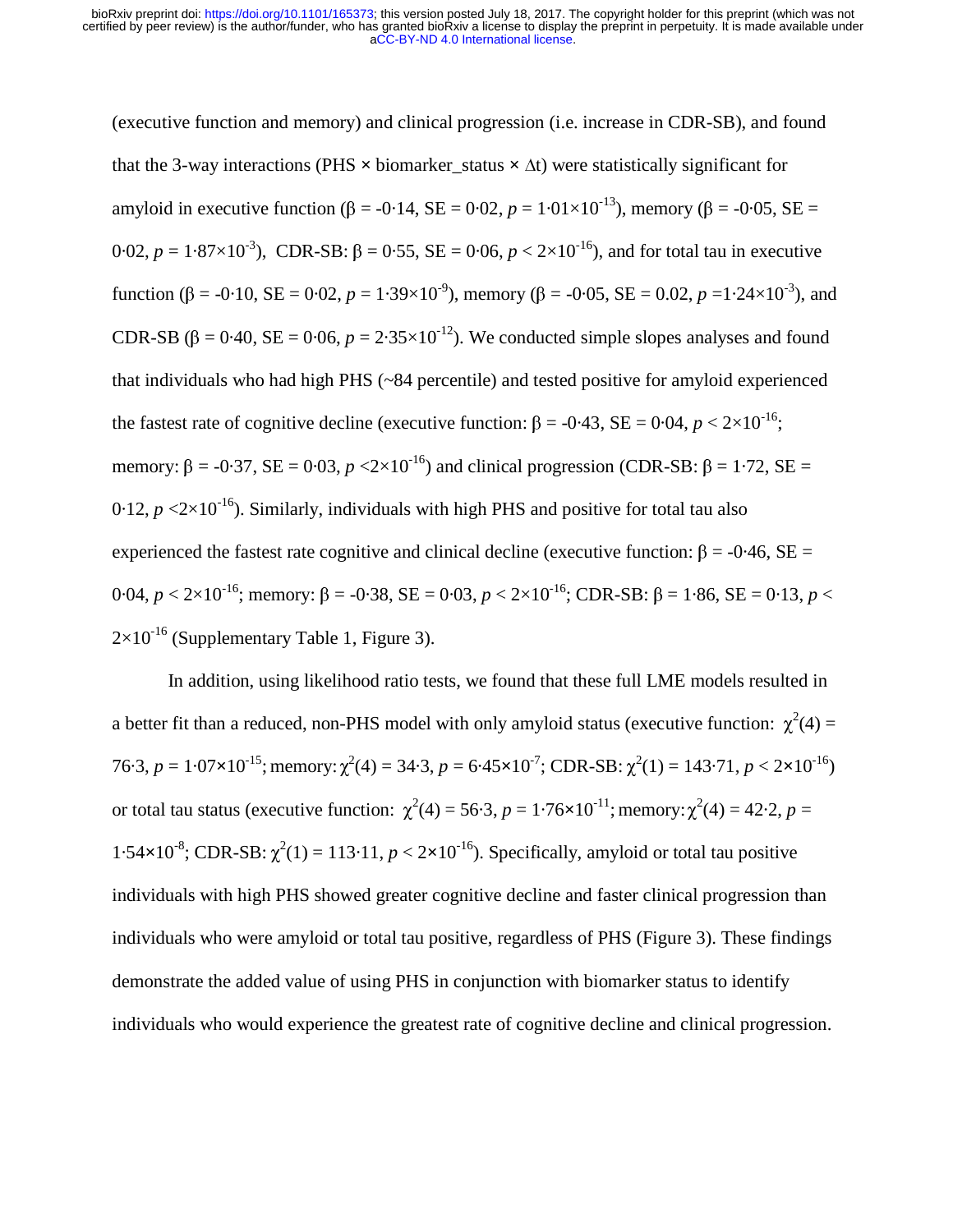In CN subgroup analyses, the 3-way interaction was only significant for PHS and amyloid status in predicting change in CDR-SB ( $\beta = 0.16$ , SE = 0.07,  $p = 1.88 \times 10^{-2}$ ), but not executive function ( $\beta = -0.02$ ,  $SE = 0.03$ ,  $p = 0.42$ ) and memory ( $\beta = 0.04$ ,  $SE = 0.03$ ,  $p = 0.11$ ). In simple main effects analysis for CDR-SB, high PHS and amyloid positive individuals also showed the greatest rate of progression ( $\beta = 0.60$ ,  $SE = 0.13$ ,  $p = 3.47 \times 10^{-6}$ ). For PHS with total tau status, the 3-way interaction was significant in predicting changes in executive function (β =  $-0.11$ ,  $SE = 0.03$ ,  $p = 5.77 \times 10^{-4}$ ) and CDR-SB ( $\beta = 0.30$ ,  $SE = 0.08$ ,  $p = 9.21 \times 10^{-5}$ ) but not memory ( $\beta$  = -0·03, SE = 0·03, *p* = 0·36). Similarly, in simple main effect analyses, high PHS and tau positive individuals showed the greatest rate of cognitive and clinical decline (executive function:  $β = -0.28$ ,  $SE = 0.06$ ,  $p = 7.26 \times 10^{-6}$ ; CDR-SB:  $β = 0.85$ ,  $SE = 0.15$ ,  $p = 4.18 \times 10^{-8}$ ).

 In MCI subgroup analyses, the 3-way interaction was significant for PHS and amyloid status in predicting change in executive function ( $\beta = -0.14$ ,  $SE = 0.02$ ,  $p = 3.47 \times 10^{-9}$ ), memory  $(\beta = -0.08, SE = 0.02, p = 2.22 \times 10^{-4})$ , and CDR-SB  $(\beta = 0.49, SE = 0.09, p = 2.29 \times 10^{-8})$ . In simple main effect analysis, high PHS and amyloid positive individuals also showed the greatest rate of change for executive function ( $\beta = -0.51$ ,  $SE = 0.04$ ,  $p < 2 \times 10^{-16}$ ), memory ( $\beta = -0.42$ , SE  $= 0.04$ ,  $p < 2 \times 10^{-16}$ ) and CDR-SB ( $\beta = 2.24$ , SE = 0.17,  $p < 2 \times 10^{-16}$ ). For PHS with total tau status, the 3-way interaction was significant in predicting changes in CDR-SB ( $\beta = 0.17$ , SE = 0.07,  $p = 1.94 \times 10^{-2}$ ) but not for executive function ( $\beta = -0.03$ ,  $SE = 0.02$ ,  $p = 0.14$ ) and memory  $(\beta = -0.03, \text{SE} = 0.02, p = 0.11)$ . In simple main effect analyses of the significant interaction, high PHS and tau positive individuals showed the greatest rate of clinical progression (CDR-SB:  $β = 2.25$ ,  $SE = 0.17$ ,  $p < 2 \times 10^{-16}$ ).

#### *PHS enriches amyloid + tau prediction of time to AD dementia progression*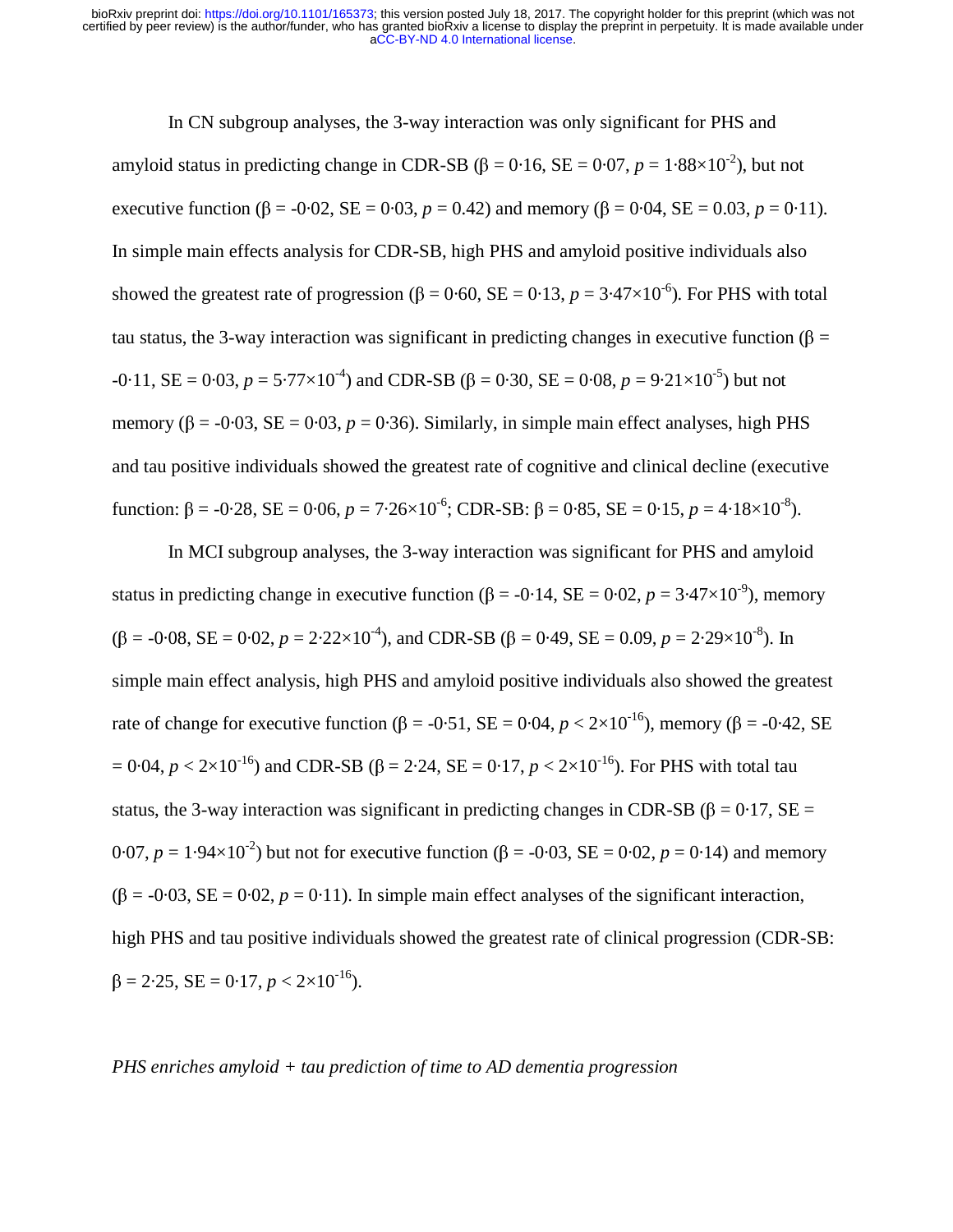We used Cox proportional hazards model to investigate clinical progression of nondemented individuals (CN + MCI) to AD dementia, and found that PHS predicted progression (Hazard ratio (HR) = 1.74, 95% CI = 1.30 – 2.33,  $p = 2.26 \times 10^{-4}$ ). PHS also predicted progression when including amyloid status in the model (HR = 1.49, 95% CI =  $1.11 - 2.00$ ,  $p = 8.06 \times 10^{-3}$ ), and when including both amyloid and total tau status in conjunction (HR =  $1.44$ , 95% CI =  $1.07 -$ 1.94,  $p = 1.67 \times 10^{-2}$ )(Figure 4). Comparing goodness of fit using likelihood ratio tests, we found that the reduced models involving only PHS (and covariates) were improved when including amyloid status  $(\chi^2(1) = 54.1, p = 1.94 \times 10^{-13})$ , and both amyloid status and total tau status in conjunction  $(\chi^2(2) = 80.1, p < 2 \times 10^{-16})$ . The combined model which included PHS, amyloid and total tau status showed the best fit and best predicted time to AD dementia progression than just amyloid and tau status  $(\chi^2(1) = 5.59, p = 1.81 \times 10^{-2})$ .

### *Amyloid + tau positive individuals show highest PHS derived annualized AD incidence rates*

Finally, we generated population baseline-corrected survival curves stratified by amyloid and total tau positivity status and converted them directly into incidence rates based on  $PHS<sup>6</sup>$ . This measure of cumulative incidence rate (CIR) based on age and PHS provides the annualized risk of a nondemented individual for progressing to AD dementia. As illustrated in Figure 5, we found that amyloid and total tau positive individuals showed the highest CIRs compared to other groups, particularly at later ages (over 80). An individual who tested negative for amyloid at baseline would have a CIR of 0.025 at age 70 and 0.37 at age 90. In contrast, an individual who tested positive for both amyloid and total tau at baseline would have a higher CIR of 0.075 at age 70, and 0.73 at age 90. These results indicate that amyloid and total tau positive individuals with high PHS risk will likely experience the highest annualized AD dementia incidence rates.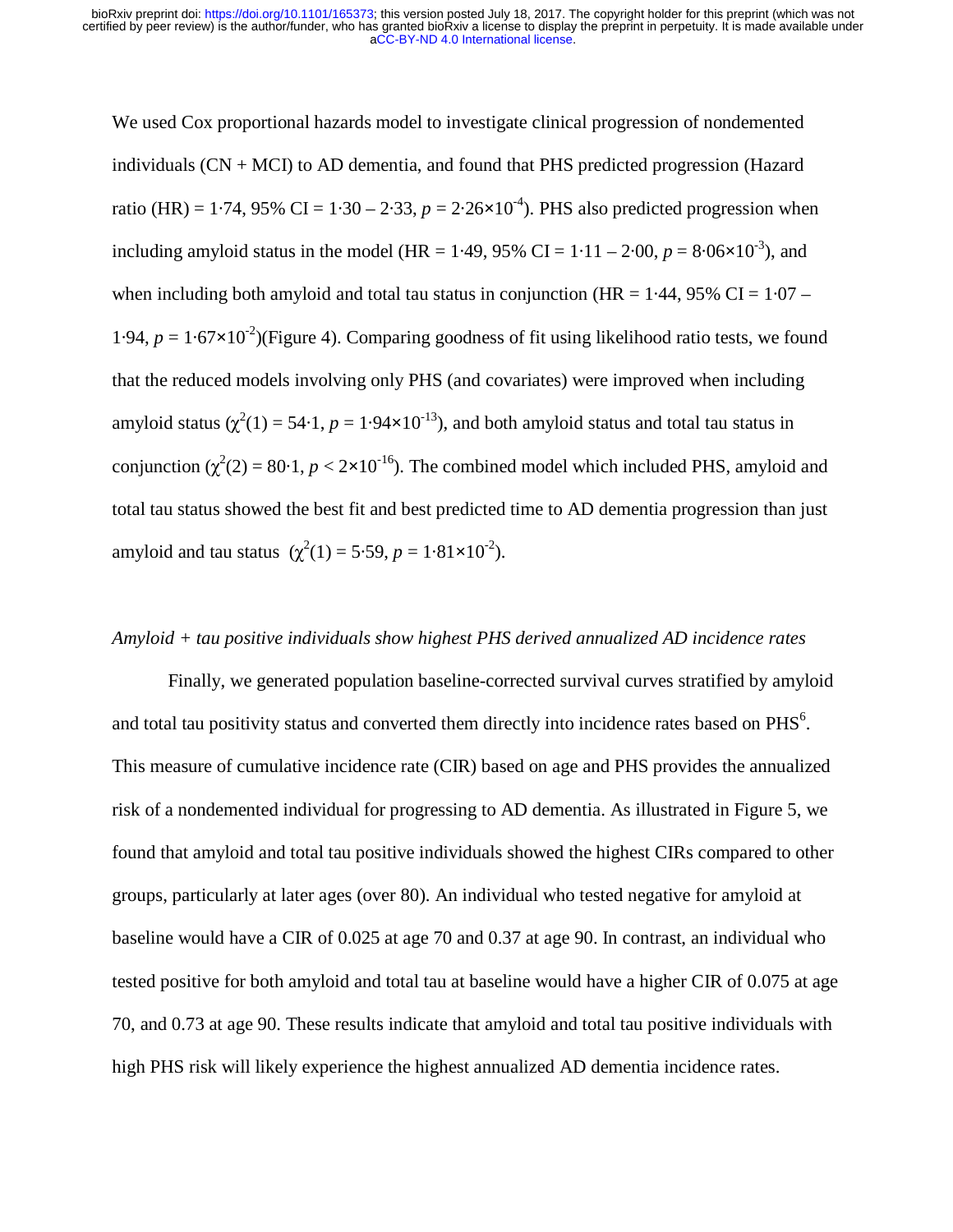#### **DISCUSSION**

In this study, we show that the predictive value of Alzheimer's associated intracranial amyloid and tau deposition increases systematically as a function of PHS; for MCI and CN individuals in greater than the  $50<sup>th</sup>$  percentile PHS, the positive predictive value for amyloid approached 100%. Beyond *APOE* <sup>ε</sup>4, by integrating PHS with *in vivo* biomarkers of AD pathology, we were able to identify nondemented older individuals at highest risk for AD dementia progression and with the steepest longitudinal cognitive decline. Crucially, the combination of PHS, amyloid and total tau best predicted time to AD dementia progression and cognitive decline further indicating the value of stratifying by PHS, beyond amyloid or total tau alone. Collectively, our findings indicate that among nondemented older individuals, PHS can serve as an 'enrichment' marker for AD associated intracranial amyloid and tau deposition.

 From a clinical trial perspective, PHS may be useful in AD secondary prevention and therapeutic trials. Building on prior work<sup>13,14</sup>, our PPV results indicate that PHS can be used to enrich clinical trial cohorts by identifying those nondemented individuals with amyloid or tau pathology who are at highest risk of progressing to AD dementia and therefore most likely to benefit from therapeutic intervention. As PHS strongly predicted both amyloid and total tau positivity, PHS may also serve as an initial screening tool for *in vivo* AD pathology; for cohort enrichment in trials, it may be helpful to pursue a stratified approach<sup>15,16</sup> where costlier secondary assessments using CSF or PET biomarker assays are obtained only in those individuals with a high PHS. We note that the PPV was higher for amyloid compared to total tau indicating that PHS provides more enrichment in amyloid compared to tau pathology. In contrast, we found that NPV was highest in individuals with low PHS percentiles, especially for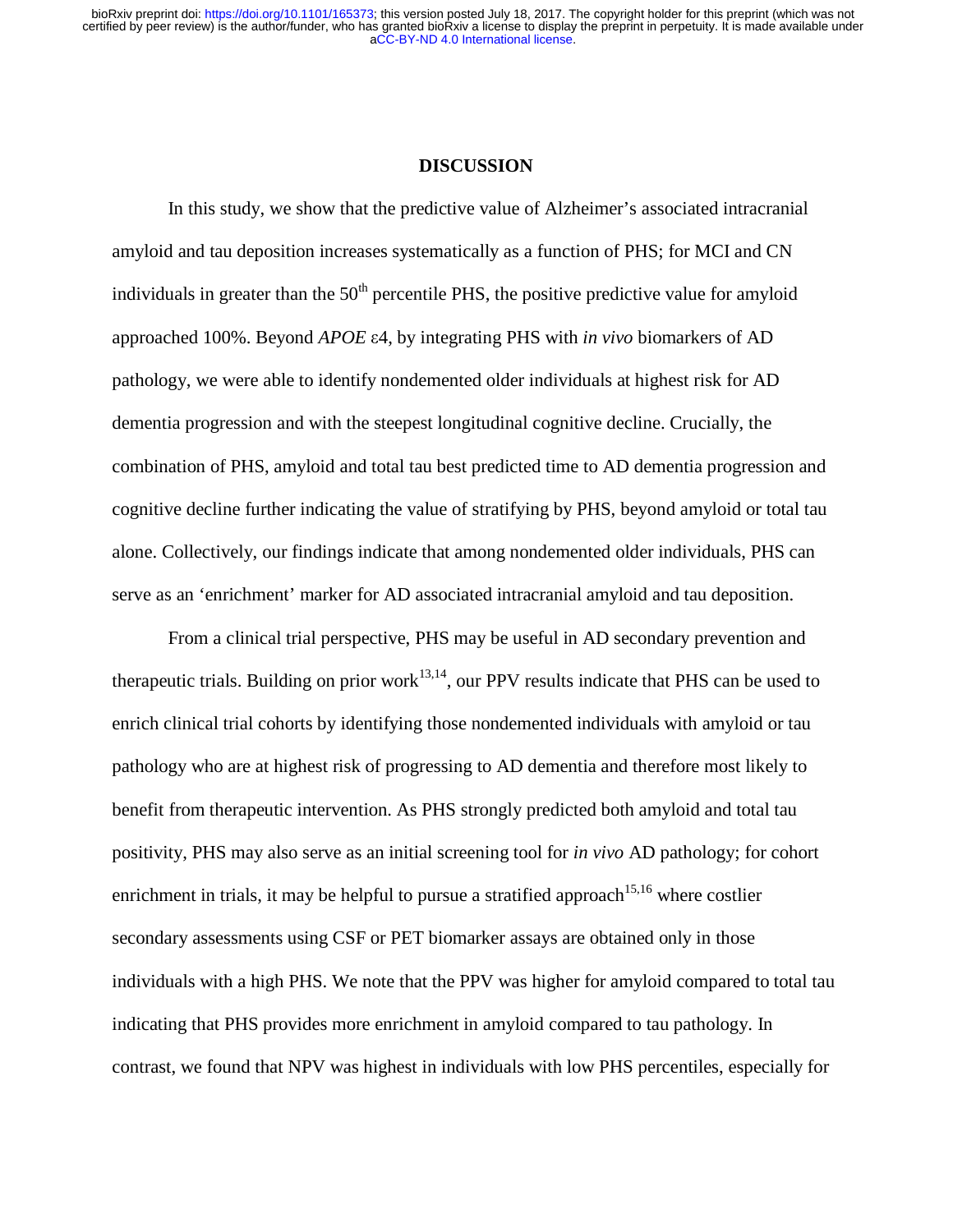total tau, indicating that individuals who tested negative for total tau and had low PHS were very unlikely to progress to AD dementia subsequently.

From a clinical perspective, PHS may be useful for risk stratification of nondemented older individuals. In our linear mixed effects and survival analyses, we found that PHS considerably improved the ability of amyloid and tau to predict time to AD dementia progression and longitudinal cognitive decline. Importantly, the combination of PHS, amyloid and total tau best predicted clinical and cognitive decline. Together, these findings suggest that a PHSstratified approach may be clinically useful. Therefore, PHS can be useful as a first step for determining an older individual's genetic risk for AD dementia. Rather than evaluating all individuals, amyloid and tau assessments may be most helpful only in those individuals with a high PHS. Conversely, among individuals with a low PHS, it may be less effective to pursue additional evaluation with amyloid biomarkers.

Building on prior work evaluating polygenic risk in preclinical  $AD^{17,18,19}$  our findings indicate that PHS may be useful for predicting clinical and cognitive decline among asymptomatic older individuals. Among CNs, we found that significant interactions between PHS and amyloid or tau predicted longitudinal change in CDR-SB. Furthermore, PHS predicted amyloid positivity even in CN individuals. Together, these results indicate that the utility of using PHS for cohort enrichment and pre-screening may extend into preclinical AD. In other words, PHS can identify cognitively asymptomatic individuals who are more likely to show AD pathology and who may be at highest risk for clinical progression over time.

In conclusion, we show the utility of integrating PHS with *in vivo* biomarkers of amyloid and tau pathology for cohort enrichment in clinical trials and risk stratification for MCI and preclinical AD. Beyond *APOE*, our findings indicate that stratification by PHS considerably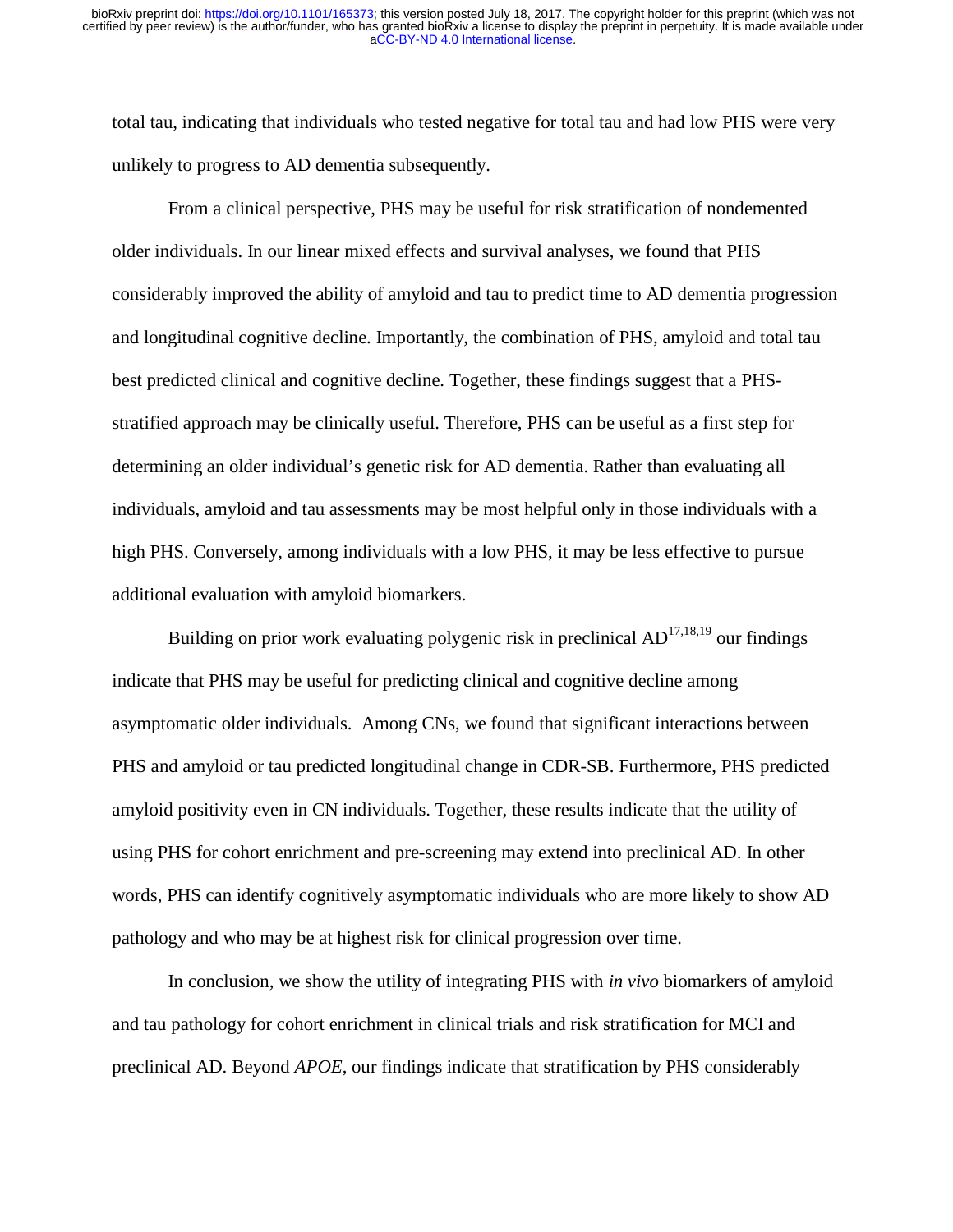'boosts' the predictive value of amyloid. Among nondemented older individuals of European ancestry, the combination of both PHS and biomarker status best predicts cognitive and clinical decline. Future work should evaluate the value of PHS as an AD associated risk stratication and cohort enrichment marker in diverse, non-Caucasian, non-European populations.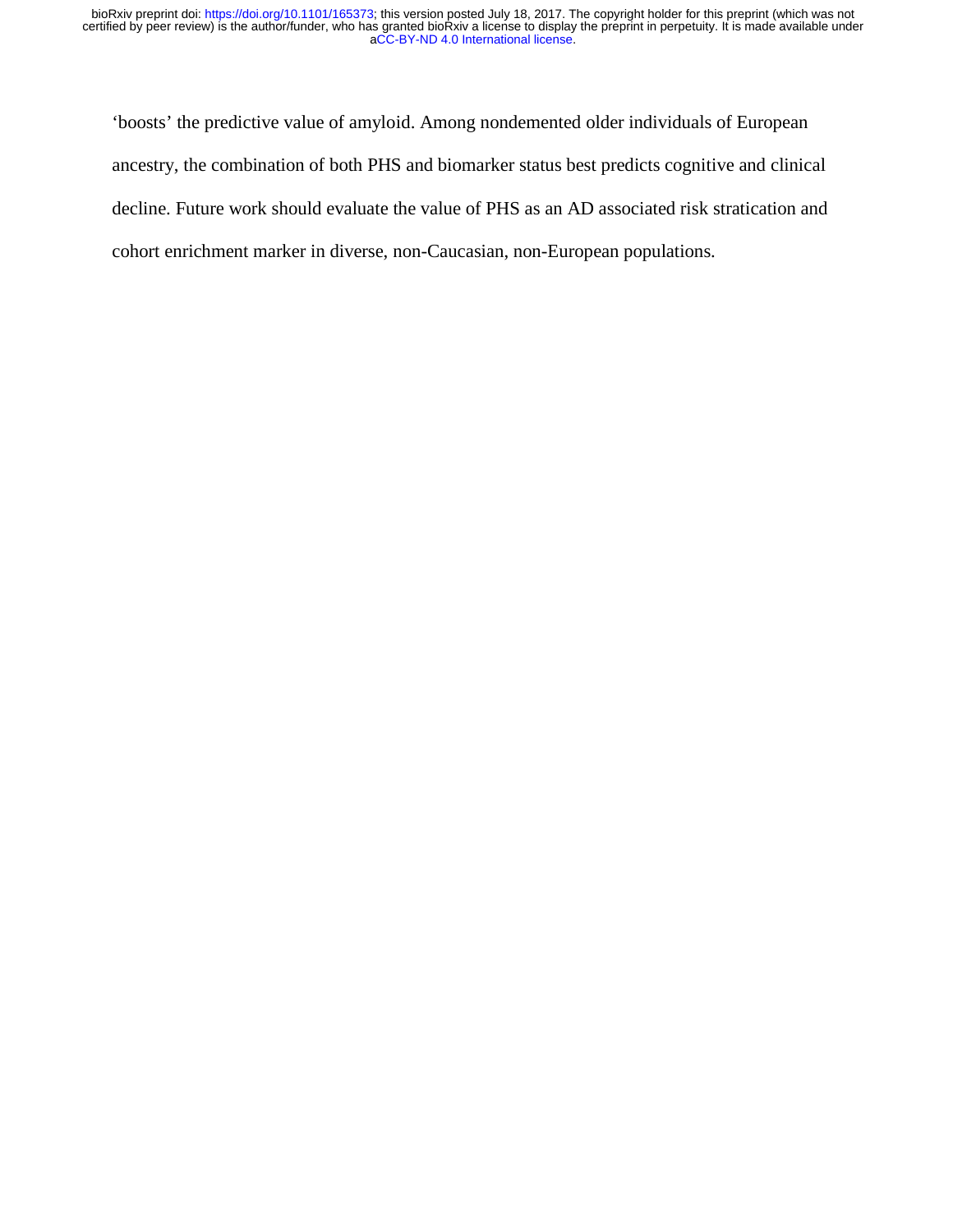# **ACKNOWLEDGEMENTS**

We thank the Shiley-Marcos Alzheimer's Disease Research Center at UCSD, UCSF Memory and Aging Center and UCSF Center for Precision Neuroimaging for continued support. This work was supported by the RSNA Resident/Fellow Award, ASNR Foundation AD Imaging Award, NACC JI award, National Institutes of Health grants (NIH-AG046374, K01AG049152), the Research Council of Norway (#213837, #225989, #223273, #237250/EU JPND), the South East Norway Health Authority (2013-123), Norwegian Health Association, the KG Jebsen Foundation and AG046374 (CMK). Please see Supplemental Acknowledgements for ADNI, NIAGADS and ADGC funding sources.

**Declaration of interests:** JBB served on advisory boards for Elan, Bristol-Myers Squibb, Avanir, Novartis, Genentech, and Eli Lilly and holds stock options in CorTechs Labs, Inc. and Human Longevity, Inc. AMD is a founder of and holds equity in CorTechs Labs, Inc., and serves on its Scientific Advisory Board. He is also a member of the Scientific Advisory Board of Human Longevity, Inc. (HLI), and receives research funding from General Electric Healthcare (GEHC). The terms of these arrangements have been reviewed and approved by the University of California, San Diego in accordance with its conflict of interest policies.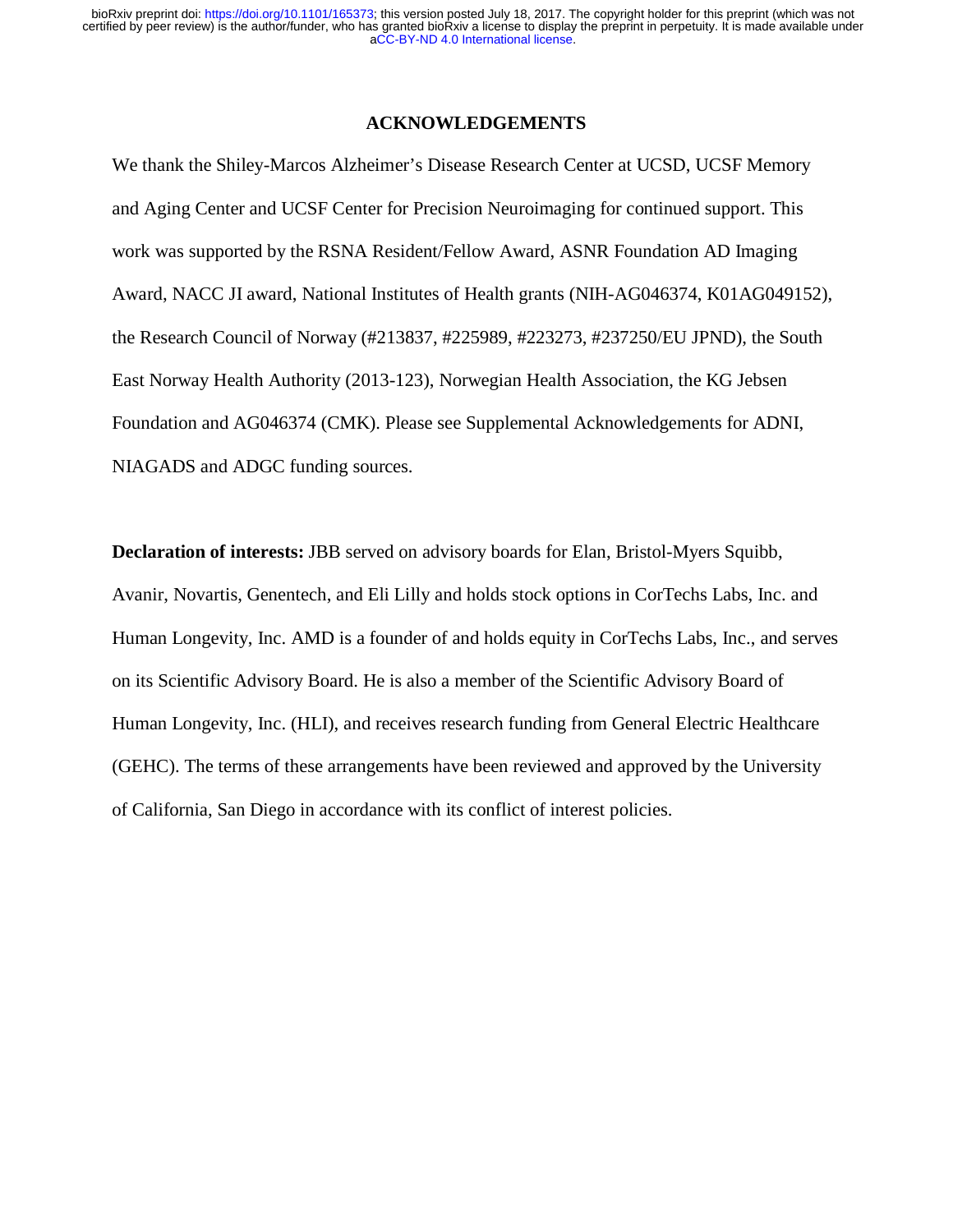## **REFERENCES**

- 1. Jansen WJ, Ossenkoppele Rik, Knol DL et al. Prevalence of cerebral amyloid pathology in persons without dementia. *JAMA.* 2015; **313**: 1924–1938. doi:10.1001/jama.2015.4668
- 2. Sperling RA, Aisen PS, Beckett LA, et al. Toward defining the preclinical stages of Alzheimer's disease: recommendations from the National Institute on Aging-Alzheimer's Association workgroups on diagnostic guidelines for Alzheimer's disease. *Alzheimers Dement*. 2011; **7**: 280-92. doi: 10.1016/j.jalz.2011.03.003
- 3. Jack CR, Knopman DS, Jagust WJ et al. Hypothetical model of dynamic biomarkers of the Alzheimer's pathological cascade. *Lancet Neurol.* 2010; **9**: 119–128. doi: 10.1007/s12035- 011-8228-7
- 4. Karch CM and Goate AM. Alzheimer's Disease Risk Genes and Mechanisms of Disease Pathogenesis. *Biol Psychiatry.* 2015; **77**:43-51. doi: 10.1016/j.biopsych.2014.05.006
- 5. Lambert JC, Heath S, Even G et al. Genome-wide association study identifies variants at CLU and CR1 associated with Alzheimer's disease. *Nat Genet.* 2009; **41**: 1094–1099. https://doi.org/10.1038/ng.439
- 6. Desikan, RS, Fan, CC, Wang Y et al. Personalized genetic assessment of age-associated Alzheimer's disease risk. *PLoS Med.* 2017; **14**: e1002258. doi:10.1371/journal.pmed.1002258
- 7. Tan CH, Leo PS, Broce IJ et al. Polygenic hazard score in preclinical Alzheimer's disease. *Ann Neurol.* (*Under review*)
- 8. Shaw LM, Vanderstichele H, Knapik-Czajka M et al. Cerebrospinal Fluid Biomarker Signature in Alzheimer's Disease Neuroimaging Initiative Subjects. *Ann Neurol.* 2009; **65**: 403–413. doi:10.1002/ana.21610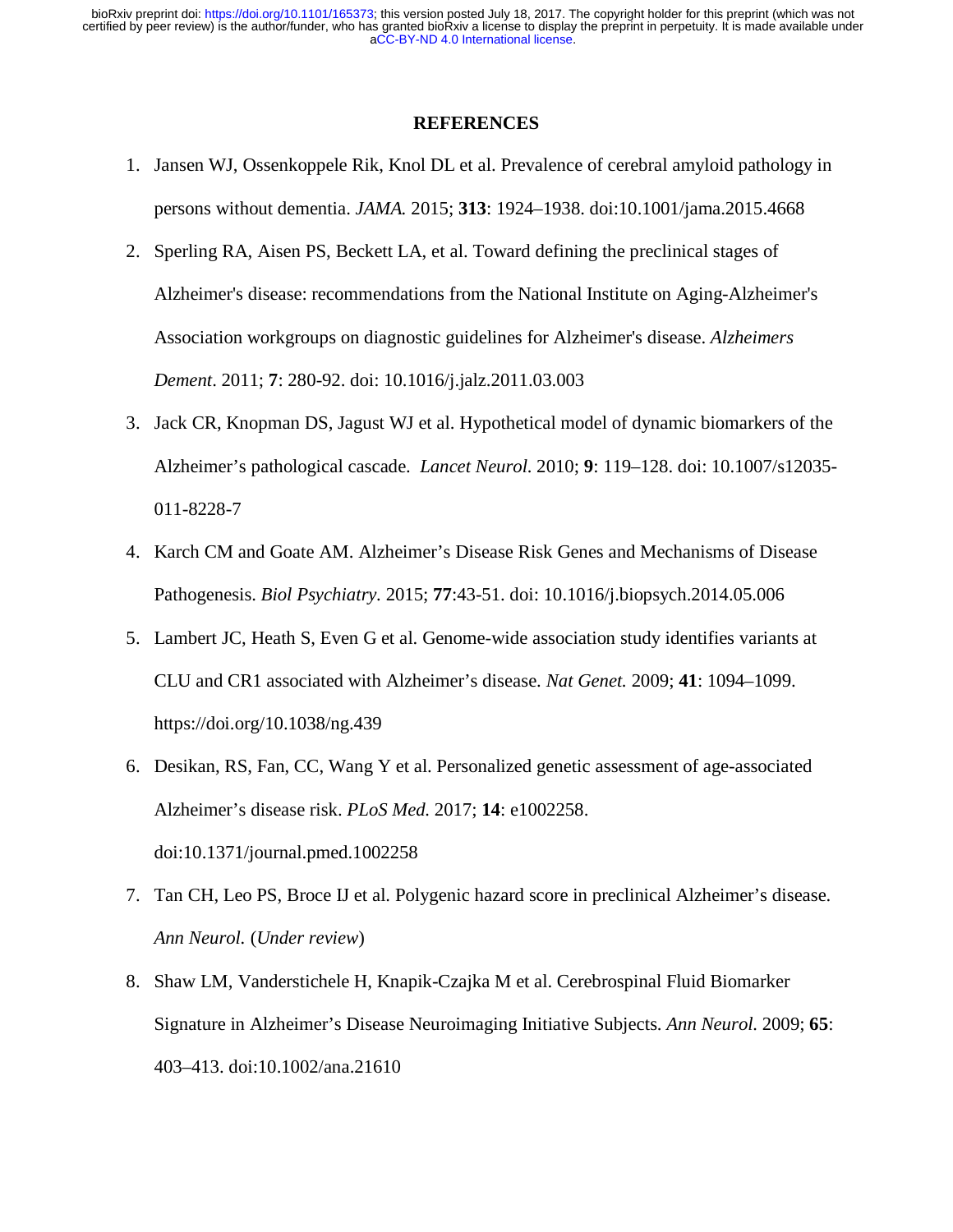- 9. Landau SM, Mintun MA, Joshi AD et al. Amyloid Deposition, Hypometabolism, and Longitudinal Cognitive Decline. *Ann Neurol.* 2012; **72**: 578–586. doi:10.1002/ana.23650
- 10. Fagan AM, Mintun MA, Mach RH et al. Inverse relation between in vivo amyloid imaging load and cerebrospinal fluid Abeta42 in humans. *Ann Neurol.* 2006; **59**: 512–519. doi: 10.1002/ana.20730
- 11. Gibbons LE, Carle AC, Mackin RS et al. A composite score for executive functioning, validated in Alzheimer's Disease Neuroimaging Initiative (ADNI) participants with baseline mild cognitive impairment. *Brain Imaging Behav.* 2012; **6**: 517–527. doi: 10.1007/s11682-012-9176-1
- 12. Brookmeyer R, Gray S, Kawas C. Projections of Alzheimer's disease in the United States and the public health impact of delaying disease onset. *Am J Public Health.* 1998; **88**:1337–42. PMID: 9736873
- 13. Voyle N, Patel H, Folarin A et al. Genetic risk as a marker of amyloid-β and tau burden in cerebrospinal fluid*. J Alzheimers Dis.* 2017; **55**: 1417–1427. doi: 10.3233/JAD-160707
- 14. Darst BF, Koscik RL, Racine AM et al. Pathway-specific polygenic risk scores as predictors of amyloid-β deposition and cognitive function in a sample at increased risk for alzheimer's disease. *J Alzheimers Dis.* 2017; **55**:473-484. doi: 10.3233/JAD-160195
- 15. McEvoy LK and Brewer JB. Biomarkers for the clinical evaluation of the cognitively impaired elderly: amyloid is not enough. *Imaging Med.* 2012; **4**: 343–357. doi: 10.2217/iim.12.27
- 16. Desikan RS, Rafii MS, Brewer JB et al. An expanded role for neuroimaging in the evaluation of memory impairment. *Am J Neuroradiol.* 2013; **34**: 2075–2082. doi: 10.3174/ajnr.A3644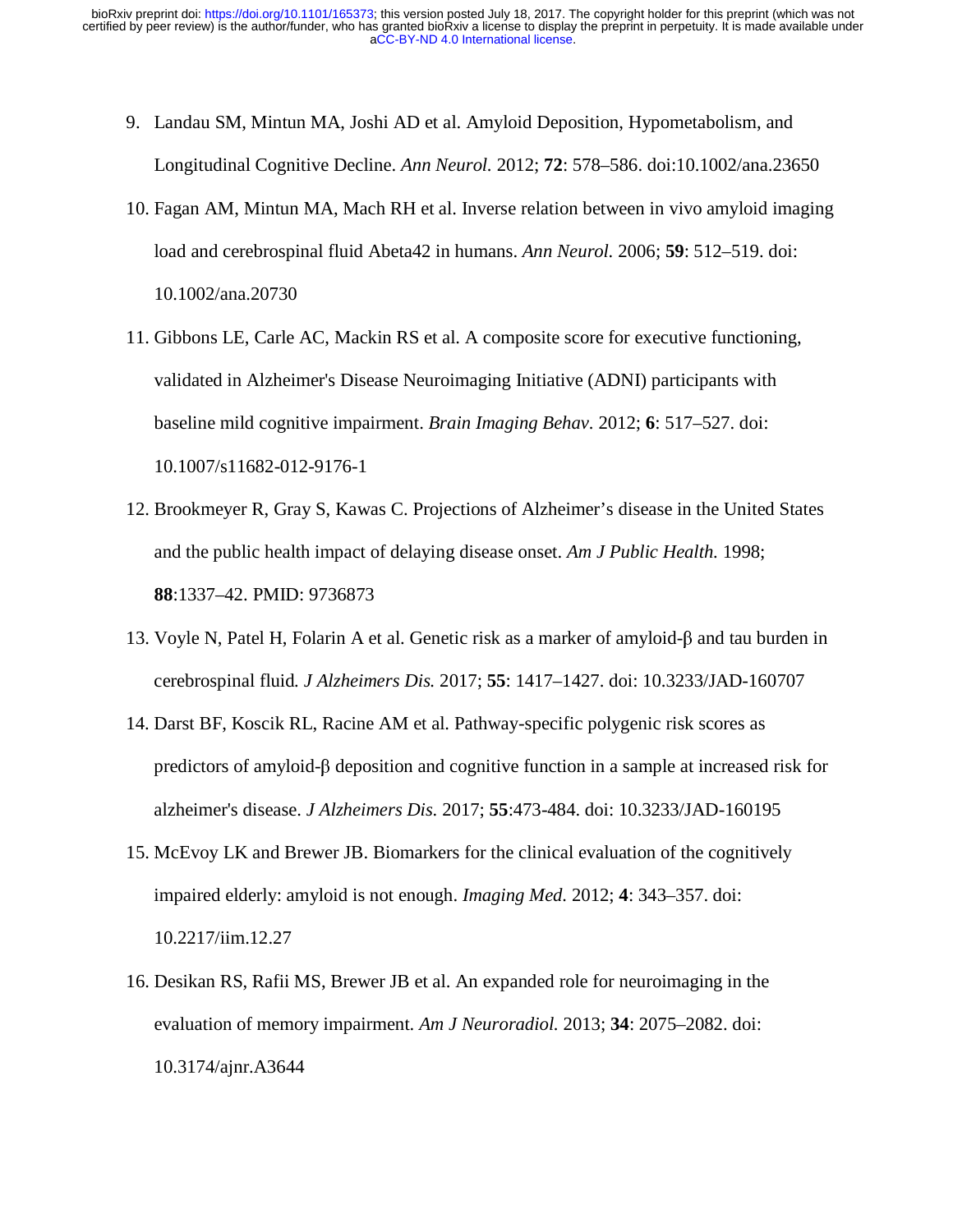- 17. Sabuncu MR, Buckner RL, Smoller JW et al. The association between a polygenic Alzheimer score and cortical thickness in clinically normal subjects*. Cereb Cortex*. 2012; **22**:2653–2661. doi: 10.1093/cercor/bhr348
- 18. Marion RE, Campbell A, Hagenaars SP et al. Genetic stratification to identify risk groups for Alzheimer's disease. *J Alzheimers Dis.* 2017; **57**: 275-283 doi: 10.3233/JAD-161070
- 19. Harrisson TM, Mahmood Z, Lau EP et al. *eNeuro.* 2016; **15**: ENEURO.0098-16.2016. doi:

10.1523/ENEURO.0098-16.2016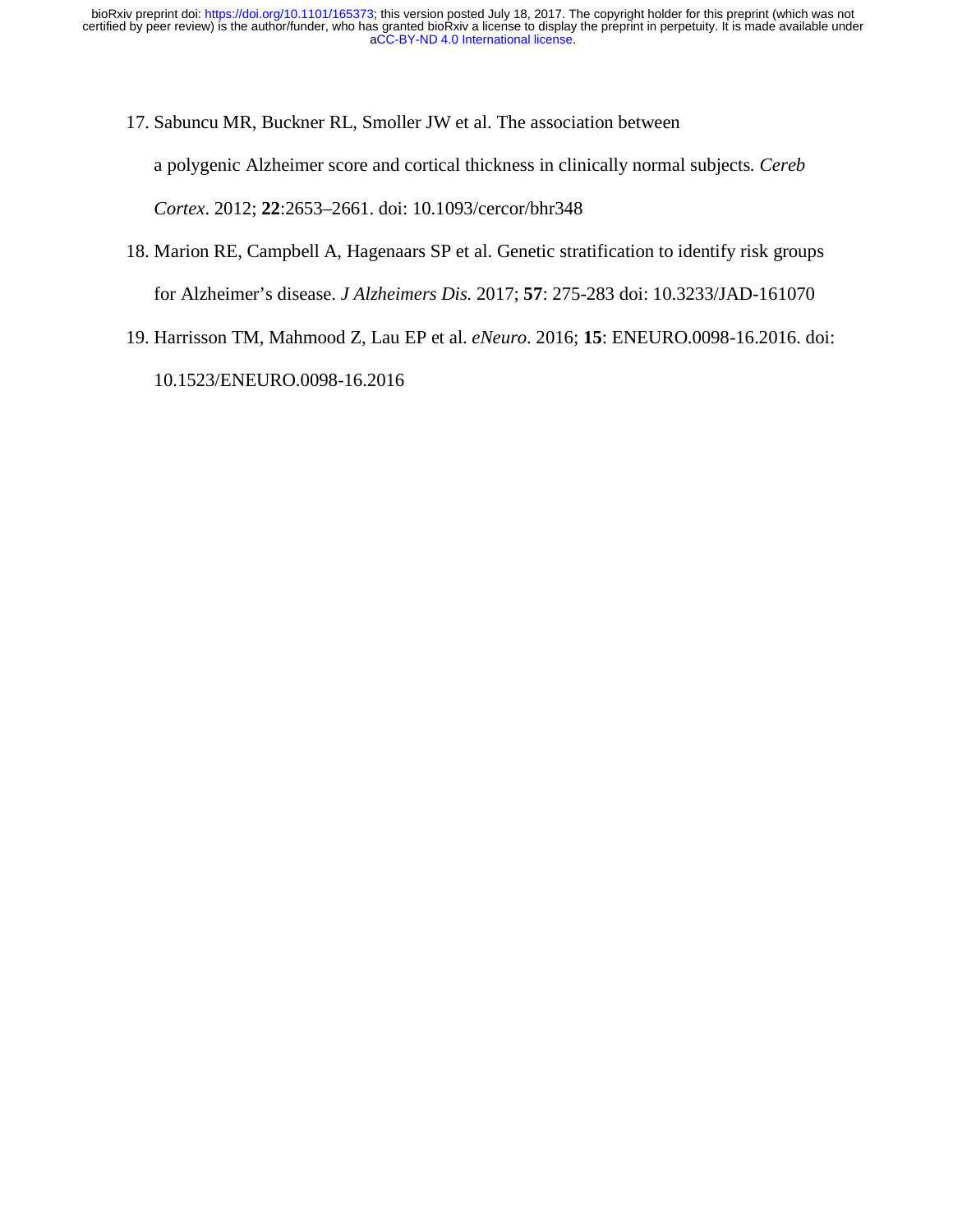# **TABLES**

# **Table 1. Cohort demographics**

|                                      | $CN (n = 347)$ | MCI $(n = 599)$ |
|--------------------------------------|----------------|-----------------|
| $Age \pm SD$                         | 74.02(5.85)    | 72.46 (7.47)    |
| Education $+$ SD                     | 16.48(2.62)    | 16.17(2.78)     |
| Sex (% Female)                       | 179(51.59)     | 244 (40.73)     |
| APOE $\varepsilon$ 4 carriers $(\%)$ | 96(27.67)      | 301(50.25)      |
| Converted to AD dementia (%)         | 13(3.75)       | 195(32.55)      |
| Baseline MMSE $\pm$ SD               | 29.05(1.19)    | 27.81(1.77)     |

*MMSE: Mini–Mental State Examination*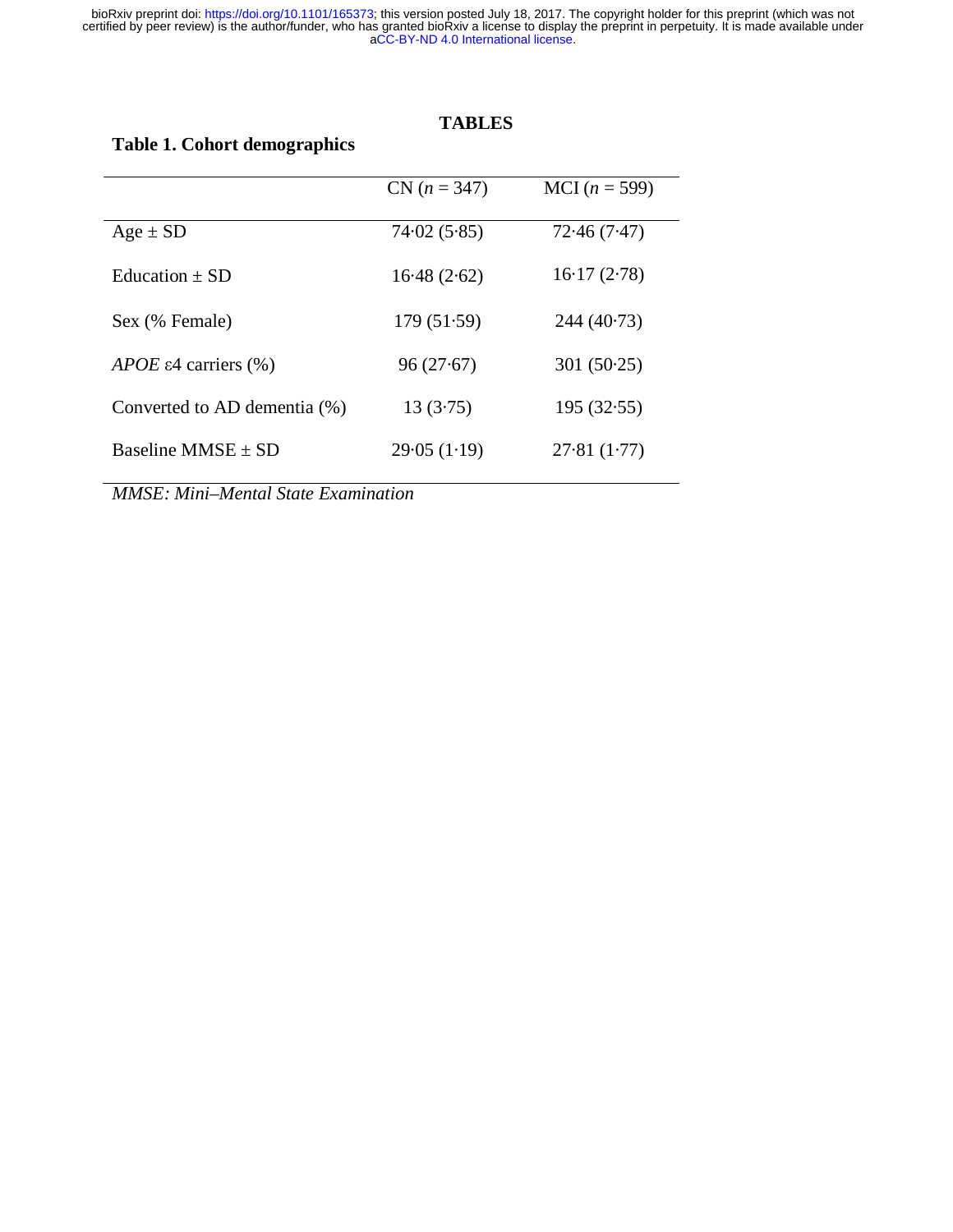# **FIGURE LEGENDS**

**Figure 1.** Increase in proportion of nondemented individuals who tested positive on amyloid (red) and total tau (blue) as a function of higher polygenic hazard score (moving 10 percentiles, 1% increment per step).

**Figure 2.** a) Positive predictive value (PPV) and b) negative predictive value (NPV) of amyloid and total tau with subsequent progression to AD dementia, based on stratification of polygenic hazard score (PHS) into different percentile bins ( $\leq$  25%, all individuals,  $\geq$  50% and  $\geq$ 75%).Error bars are 1000 bootstrap estimate of the standard deviation of 50 random samples in each PHS percentile bins.

**Figure 3.** Differences in rates of cognitive decline in a) executive function, b) memory, and clinical progression in c) cognitive dementia rating – sum of boxes (CDR-SB) over time for high polygenic hazard score (PHS) individuals who tested positive for amyloid (solid red line) or total tau (solid blue line) in full PHS linear mixed-effects (LME) models, compared to individuals who tested positive for amyloid (dotted red line) or total tau (dotted blue line) in reduced non-PHS LME models (see text for model details).

**Figure 4.** Survivor plot showing greater progression to AD dementia for all individuals as a function of polygenic hazard score (PHS) in individuals who tested positive for both amyloid and total tau (black), compared to subset of individuals who tested positive for amyloid (red), and PHS alone without biomarker information (green).

**Figure 5.** Annualized cumulative incidence rates depicting instantaneous hazard based on an individual's age and polygenic hazard risk score, stratified based on individuals who were amyloid positive (red), amyloid negative (orange), tau positive (blue), tau negative (purple), and both amyloid and tau positive (black).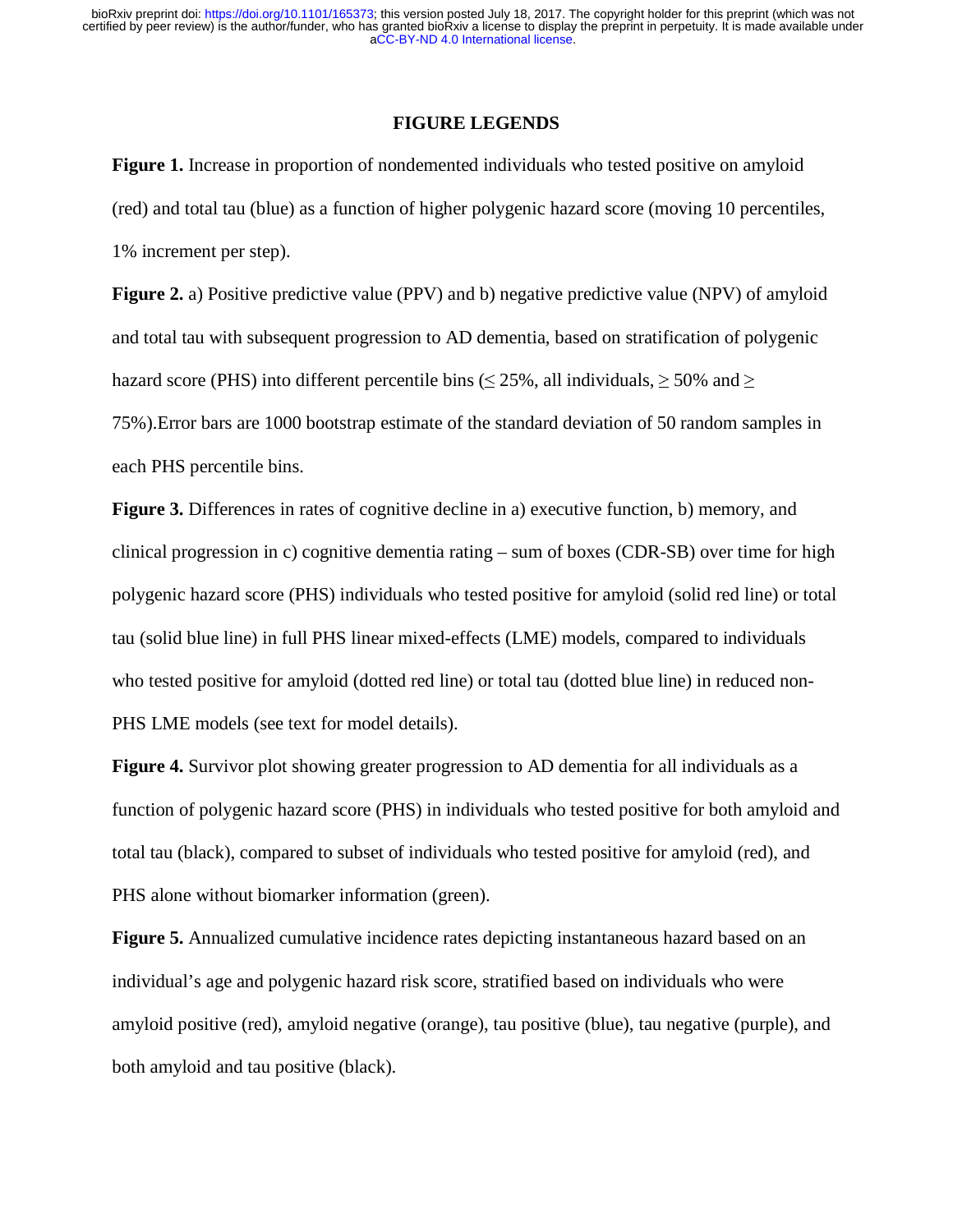**Figure 1.** 

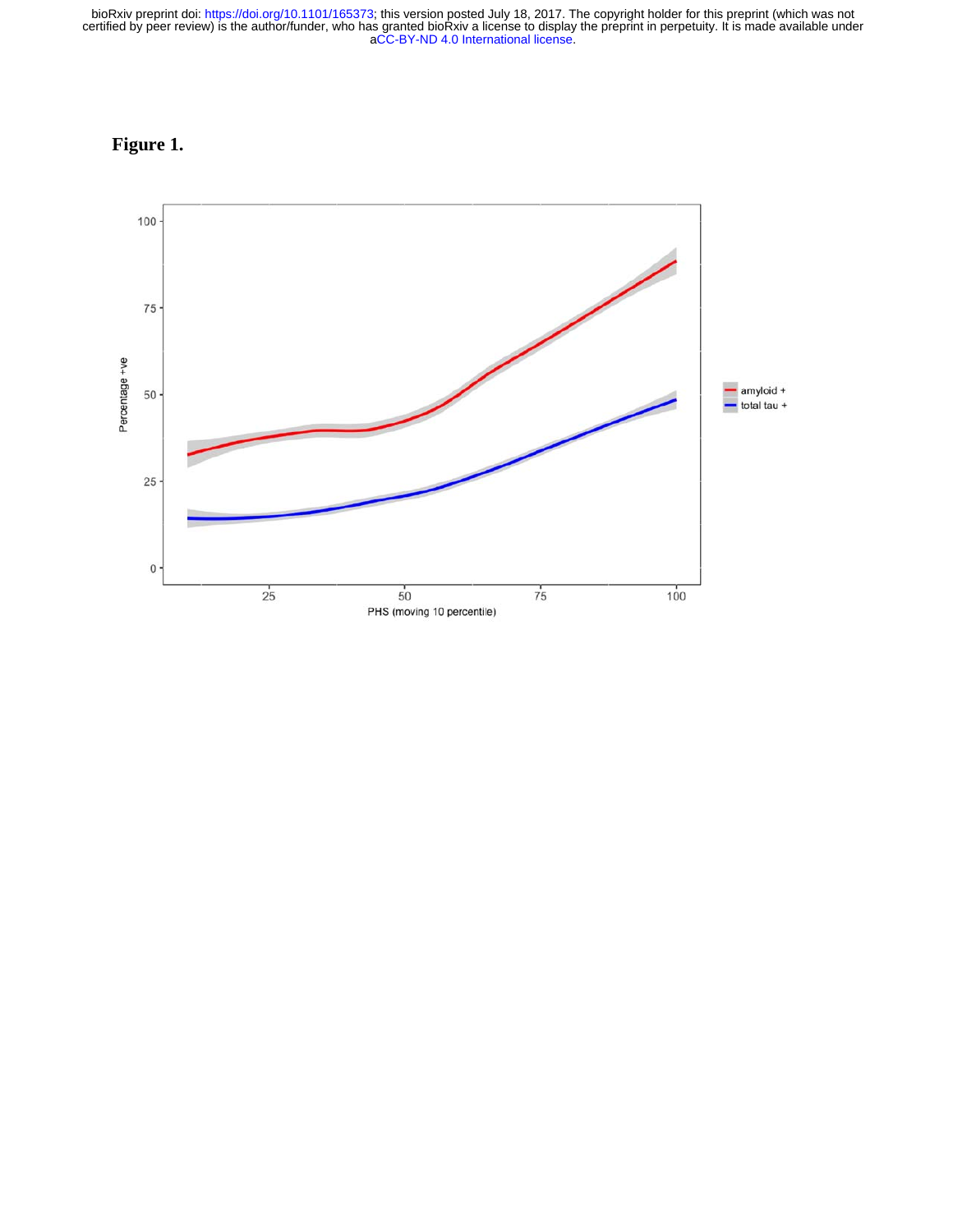



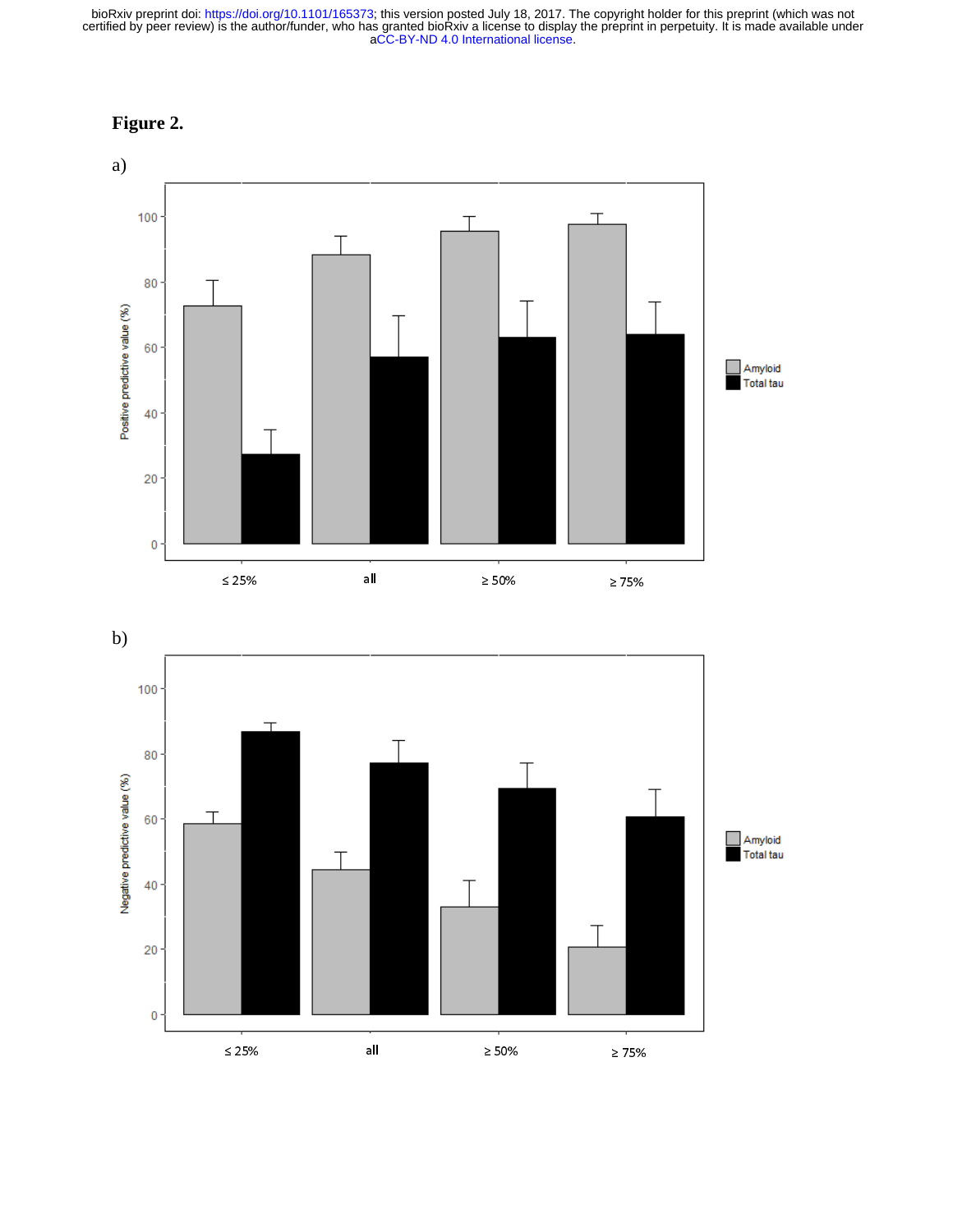







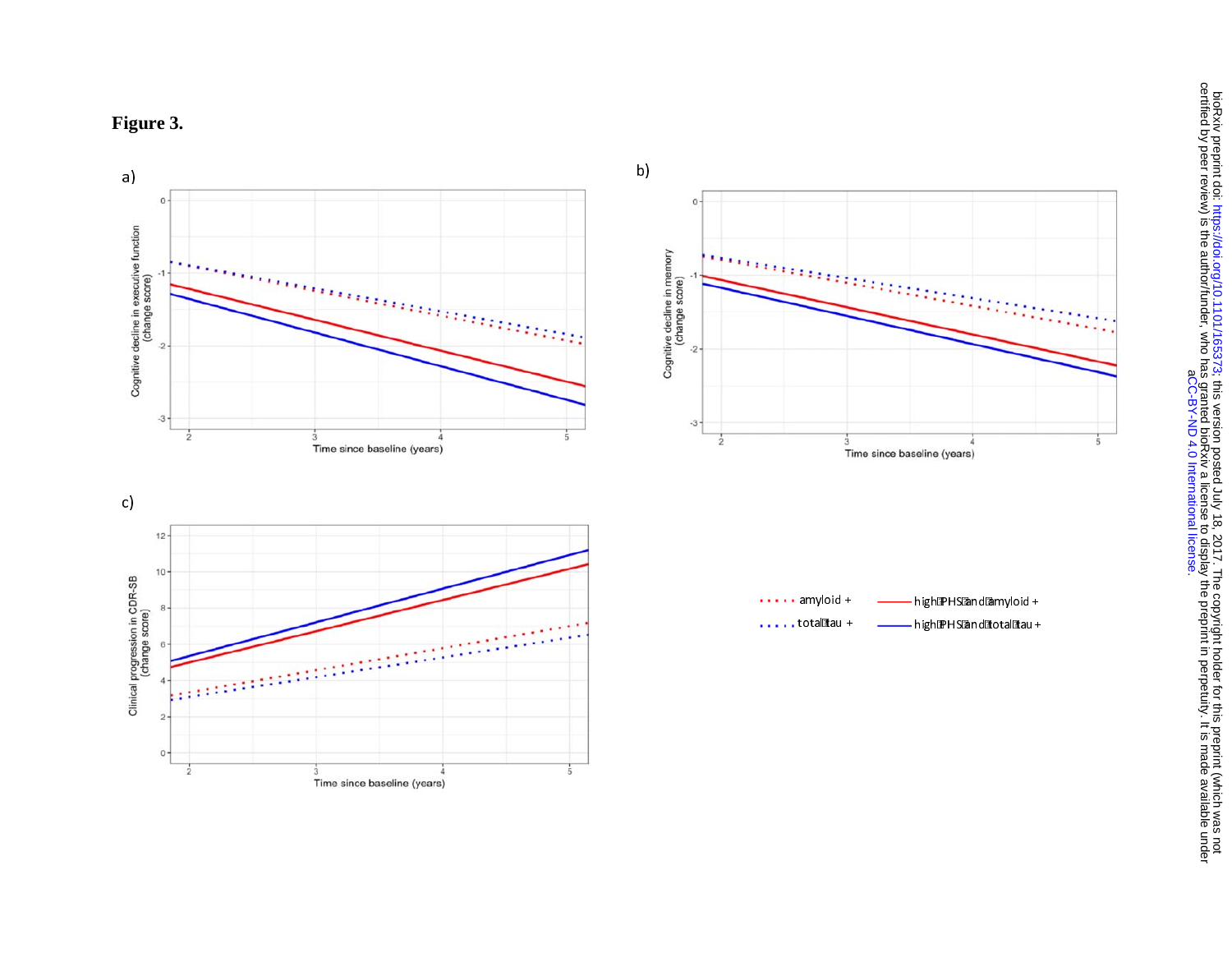

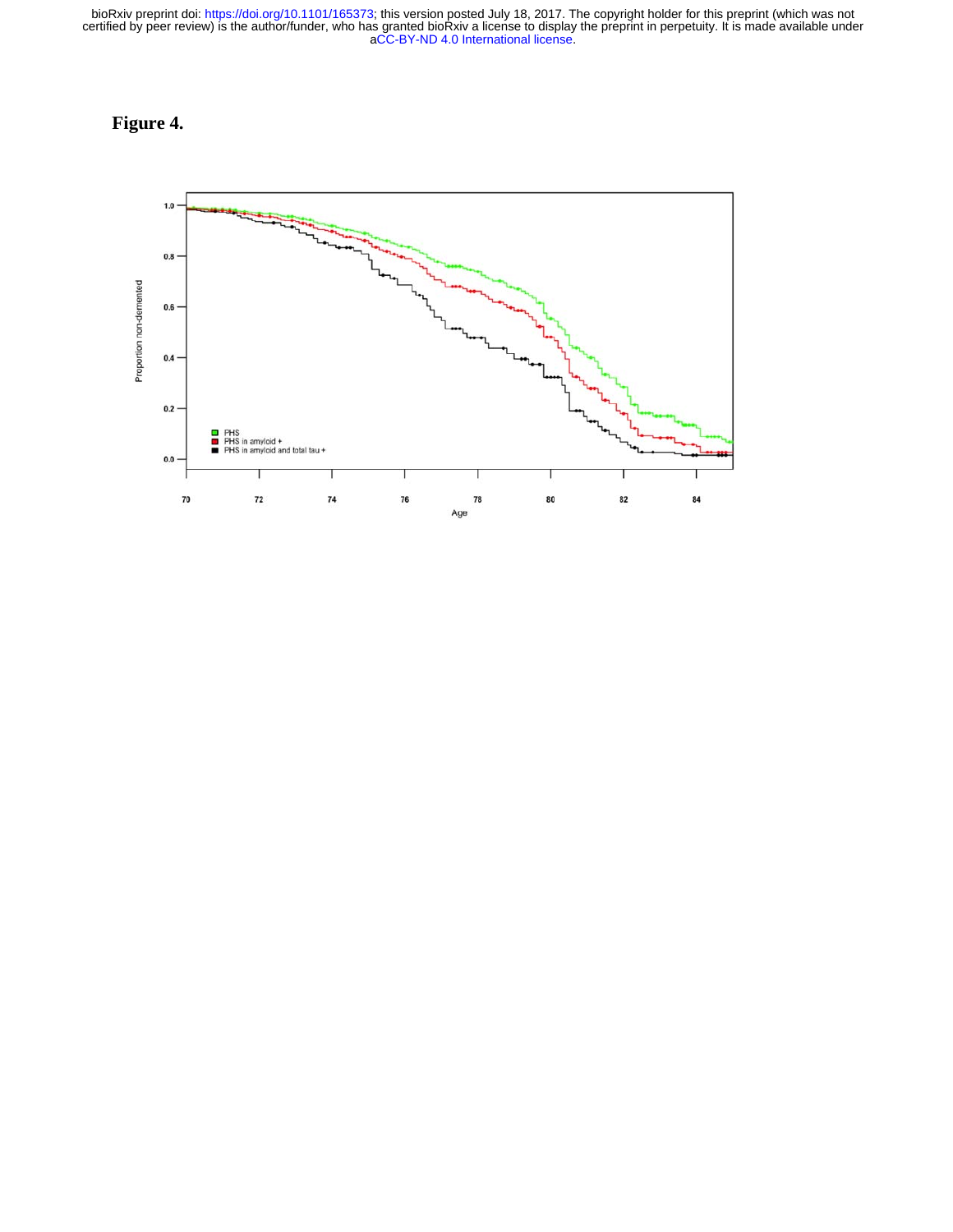

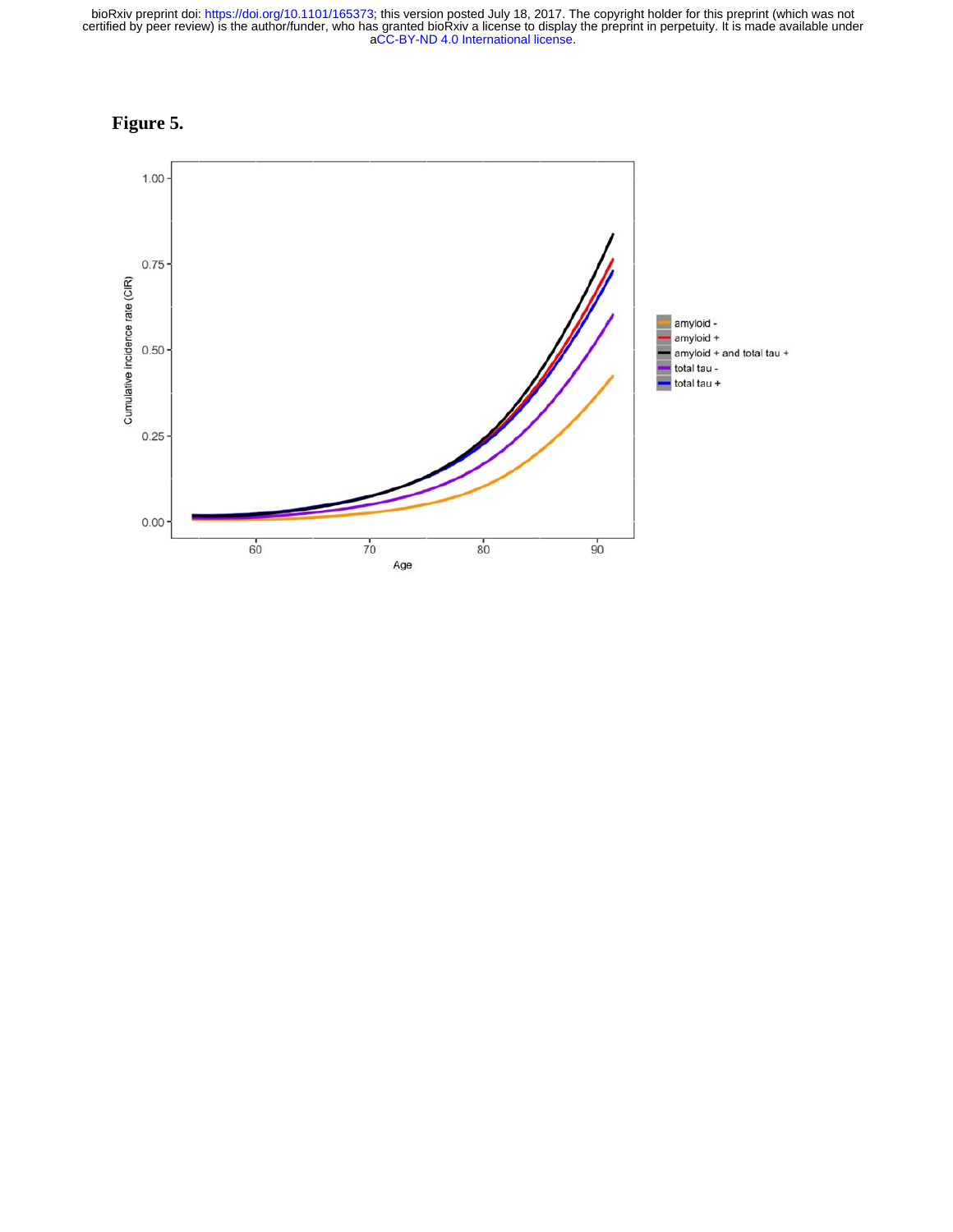|                        | <b>Executive function</b> |                       | Memory        |                       | <b>CDR-SB</b> |                       |
|------------------------|---------------------------|-----------------------|---------------|-----------------------|---------------|-----------------------|
|                        | $\beta$ (SE)              | $p$ -value            | $\beta$ (SE)  | $p$ -value            | $\beta$ (SE)  | $p$ -value            |
| High PHS/amyloid +     | $-0.43(0.04)$             | $< 2 \times 10^{-16}$ | $-0.37(0.03)$ | $< 2 \times 10^{-16}$ | 1.72(0.12)    | $< 2 \times 10^{-16}$ |
| High PHS/amyloid -     | $-0.06(0.04)$             | 0.17                  | $-0.13(0.03)$ | $6.45 \times 10^{-4}$ | 0.13(0.14)    | 0.37                  |
| Low PHS/amyloid $+$    | $-0.27(0.03)$             | $< 2 \times 10^{-16}$ | $-0.28(0.03)$ | $<2\times10^{-16}$    | 0.90(0.10)    | $< 2 \times 10^{-16}$ |
| Low PHS/amyloid -      | $-0.17(0.03)$             | $2.09\times10^{-11}$  | $-0.14(0.02)$ | $1.09\times10^{-9}$   | 0.42(0.09)    | $1.99\times10^{-6}$   |
| High PHS/total tau $+$ | $-0.46(0.04)$             | $< 2 \times 10^{-16}$ | $-0.38(0.03)$ | $< 2 \times 10^{-16}$ | 1.86(0.13)    | $< 2 \times 10^{-16}$ |
| High PHS/total tau -   | $-0.20(0.04)$             | $2.04\times10^{-7}$   | $-0.19(0.03)$ | $3.36\times10^{-8}$   | 0.69(0.13)    | $1.34 \times 10^{-7}$ |
| Low PHS/total tau $+$  | $-0.22(0.03)$             | $6.86\times10^{-12}$  | $-0.22(0.03)$ | $9.33\times10^{-15}$  | 0.70(0.11)    | $6.45\times10^{-11}$  |
| Low PHS/total tau -    | $-0.16(0.03)$             | $1.30\times10^{-9}$   | $-0.13(0.02)$ | $8.49\times10^{-8}$   | 0.32(0.10)    | $5.33 \times 10^{-4}$ |

**Supplementary Table 1. Differences in rates of cognitive decline and clinical progression for low and high polygenic hazard score (PHS) individuals who tested positive or negative for amyloid or total tau.** 

*CDR-SB: Cognitive dementia rating – Sum of boxes.* Significant effects are in bold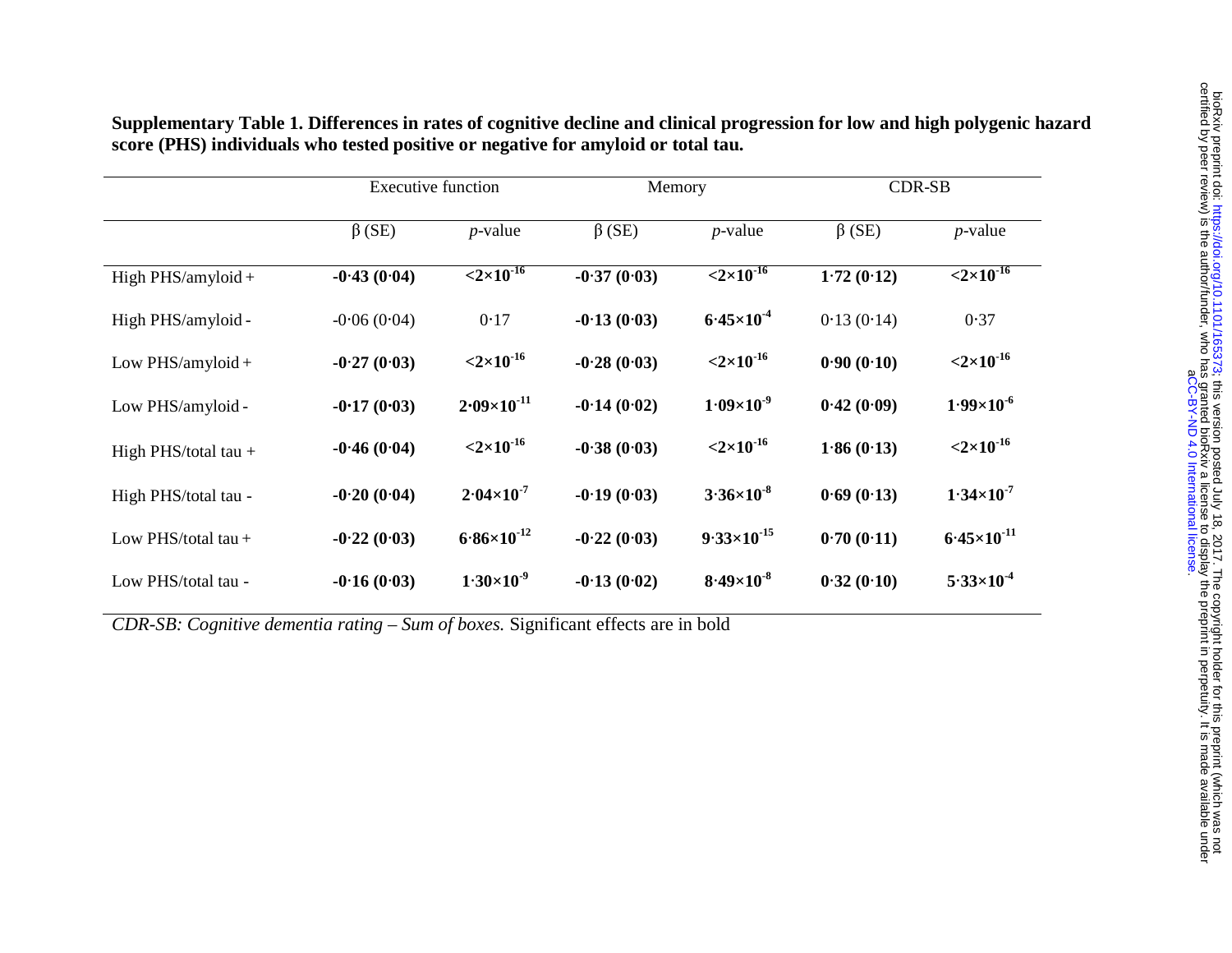# **SUPPLEMENTAL ACKNOWLEDGEMENTS**

**ADNI:** Data collection and sharing for this project was funded by the Alzheimer's Disease Neuroimaging Initiative (ADNI) (National Institutes of Health Grant U01 AG024904) and DOD ADNI (Department of Defense award number W81XWH-12-2-0012). ADNI is funded by the National Institute on Aging, the National Institute of Biomedical Imaging and Bioengineering, and through generous contributions from the following: AbbVie, Alzheimer's Association; Alzheimer's Drug Discovery Foundation; Araclon Biotech; BioClinica, Inc.; Biogen; Bristol-Myers Squibb Company; CereSpir, Inc.; Cogstate; Eisai Inc.; Elan Pharmaceuticals, Inc.; Eli Lilly and Company; EuroImmun; F. Hoffmann-La Roche Ltd and its affiliated company Genentech, Inc.; Fujirebio; GE Healthcare; IXICO Ltd.; Janssen Alzheimer Immunotherapy Research & Development, LLC.; Johnson & Johnson Pharmaceutical Research & Development LLC.; Lumosity; Lundbeck; Merck & Co., Inc.; Meso Scale Diagnostics, LLC.; NeuroRx Research; Neurotrack Technologies; Novartis Pharmaceuticals Corporation; Pfizer Inc.; Piramal Imaging; Servier; Takeda Pharmaceutical Company; and Transition Therapeutics. The Canadian Institutes of Health Research is providing funds to support ADNI clinical sites in Canada. Private sector contributions are facilitated by the Foundation for the National Institutes of Health (www.fnih.org). The grantee organization is the Northern California Institute for Research and Education, and the study is coordinated by the Alzheimer's Therapeutic Research Institute at the University of Southern California. ADNI data are disseminated by the Laboratory for Neuro Imaging at the University of Southern California.

**ADGC:** The National Institutes of Health, National Institute on Aging (NIH-NIA) supported this work through the following grants: ADGC, U01 AG032984, RC2 AG036528; NACC, U01 AG016976; NCRAD, U24 AG021886; NIA LOAD, U24 AG026395, U24 AG026390; Banner Sun Health Research Institute P30 AG019610; Boston University, P30 AG013846, U01 AG10483, R01 CA129769, R01 MH080295, R01 AG017173, R01 AG025259, R01AG33193; Columbia University, P50 AG008702, R37 AG015473; Duke University, P30 AG028377, AG05128; Emory University, AG025688; Group Health Research Institute, UO1 AG06781, UO1 HG004610; Indiana University, P30 AG10133; Johns Hopkins University, P50 AG005146, R01 AG020688; Massachusetts General Hospital, P50 AG005134; Mayo Clinic, P50 AG016574; Mount Sinai School of Medicine, P50 AG005138, P01 AG002219; New York University, P30 AG08051, MO1RR00096, UL1 RR029893, 5R01AG012101, 5R01AG022374, 5R01AG013616, 1RC2AG036502, 1R01AG035137; Northwestern University, P30 AG013854; Oregon Health & Science University, P30 AG008017, R01 AG026916; Rush University, P30 AG010161, R01 AG019085, R01 AG15819, R01 AG17917, R01 AG30146; TGen, R01 NS059873; University of Alabama at Birmingham, P50 AG016582, UL1RR02777; University of Arizona, R01 AG031581; University of California, Davis, P30 AG010129; University of California, Irvine, P50 AG016573, P50, P50 AG016575, P50 AG016576, P50 AG016577; University of California, Los Angeles, P50 AG016570; University of California, San Diego, P50 AG005131; University of California, San Francisco, P50 AG023501, P01 AG019724; University of Kentucky, P30 AG028383, AG05144; University of Michigan, P50 AG008671; University of Pennsylvania, P30 AG010124; University of Pittsburgh, P50 AG005133, AG030653; University of Southern California, P50 AG005142; University of Texas Southwestern, P30 AG012300; University of Miami, R01 AG027944, AG010491, AG027944, AG021547, AG019757; University of Washington, P50 AG005136; Vanderbilt University, R01 AG019085; and